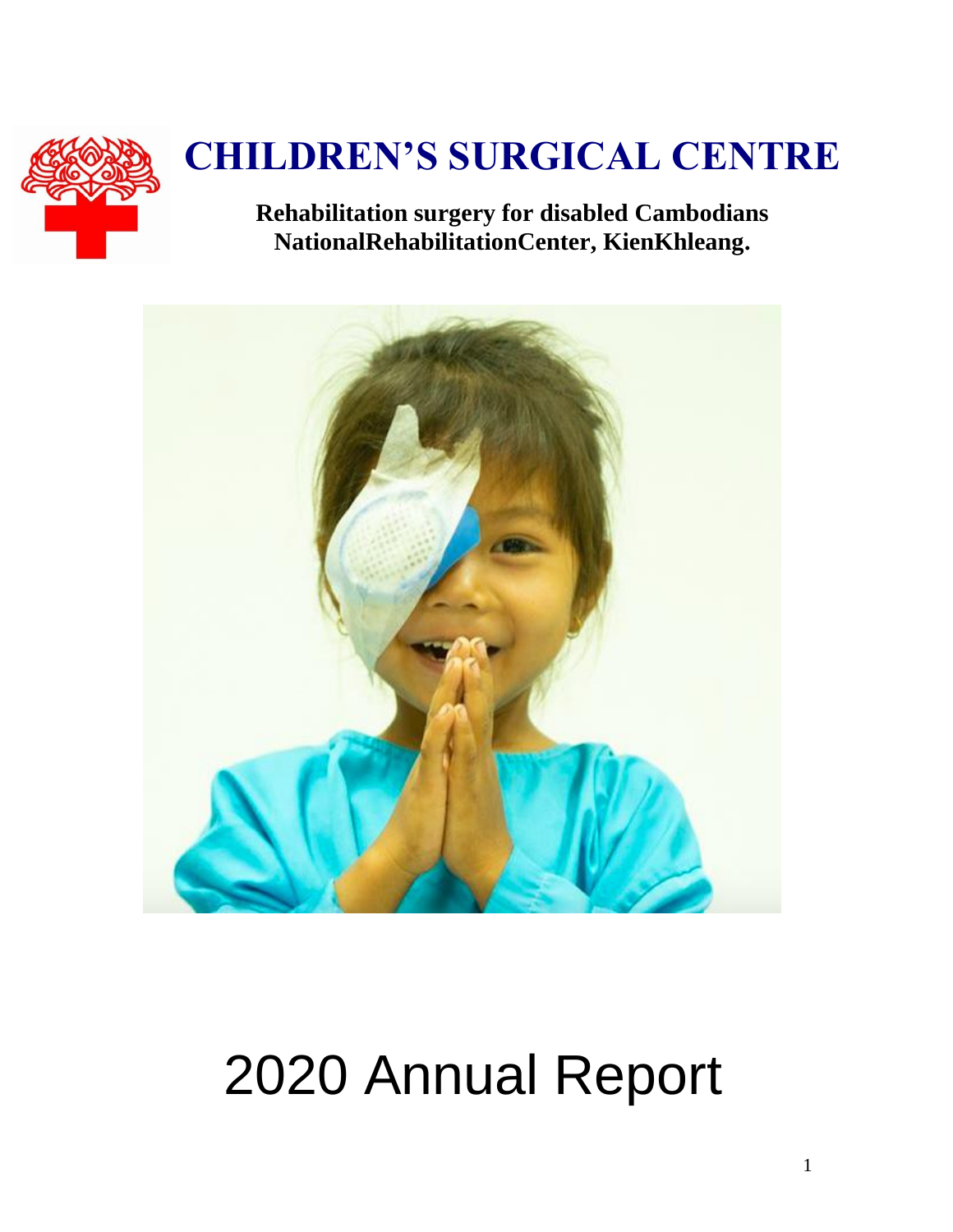## **Contents**

|                                                                                                                                                                                                                                                                                                                                    | Page number                                              |
|------------------------------------------------------------------------------------------------------------------------------------------------------------------------------------------------------------------------------------------------------------------------------------------------------------------------------------|----------------------------------------------------------|
| Cover Page                                                                                                                                                                                                                                                                                                                         | 1                                                        |
| <b>President's Report</b>                                                                                                                                                                                                                                                                                                          | 4                                                        |
| <b>Chief Executive Officer's Report</b>                                                                                                                                                                                                                                                                                            | 5                                                        |
| - Preamble<br>- Thanks<br>- Contributions by Patients<br>- Site and Facility Considerations<br>- Numbers of Operations and Consultations<br>- Scope of Services<br>- Outreach Services<br>- Patient Referrals<br>- Equipment Donated and Purchased<br>- Visiting Consultants<br>- Visiting Students<br>- CSC Staff and Conferences | 5<br>6<br>6<br>7<br>7<br>8<br>8<br>9<br>9<br>9<br>9<br>9 |
| Chief Financial Officer's Report<br>- Preamble<br>- Income and Expenditures 2017<br>- Assets<br>- Cost Control<br>- Financial Viability<br>- Financial Monitoring<br>- Funding Initiatives                                                                                                                                         | 10<br>10<br>11<br>11<br>11<br>11<br>11                   |
| Draft Balance sheet 202012                                                                                                                                                                                                                                                                                                         |                                                          |
| Draft Profit & Loss Budget vs Actual Report 202013                                                                                                                                                                                                                                                                                 |                                                          |
| Payment of Prakas 442 and 443 in 2021                                                                                                                                                                                                                                                                                              | $14 - 16$                                                |
| Children's Surgical Centre Staff List 2020                                                                                                                                                                                                                                                                                         | 17-19                                                    |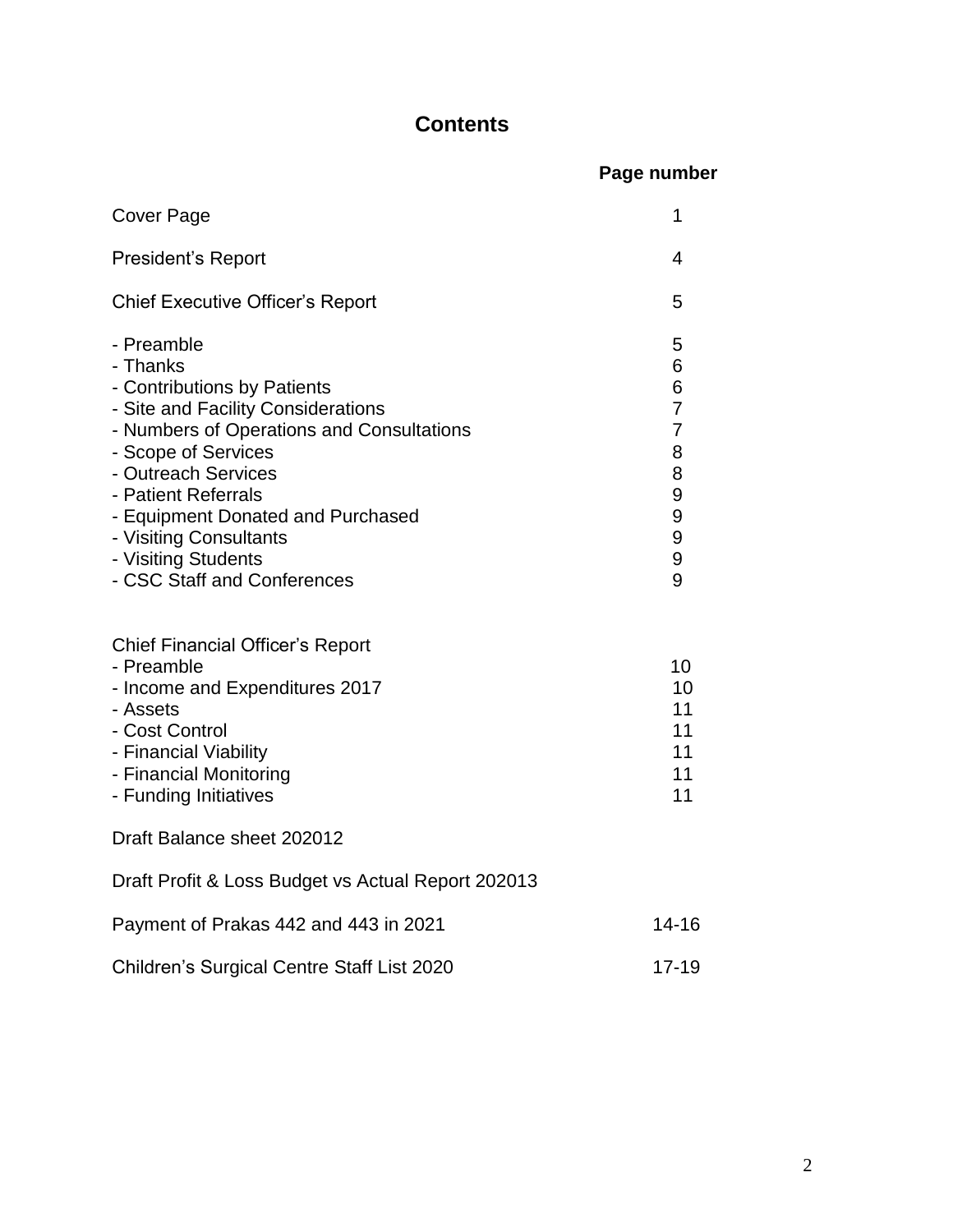*Mark M Moser MD FRCPC BoardPresident [Markmoser57@hotmail.com](mailto:Markmoser57@hotmail.com) Phone: (561) 845 7432 Mobile: (561) 847 1781*

*Dr. Jim Gollogly, OBE Chief Executive Officer Children's Surgical Centre Phnom Penh, Cambodia [jim@csc.org](mailto:jim@csc.org) Mobile: (855) 12 979 214*

*KanyapakReinvetch Chief Financial Officer Children's Surgical Centre Phnom Penh, Cambodia [kanya@csc.org](mailto:kanya@csc.org) Mobile: (855) 12 710 789*

*Jim Carmichael Secretary [jim@JEcarmicheal.com](mailto:jim@JEcarmicheal.com) Phone: (907) 486 6874 Mobile: (206) 3216395* 

*Prof. Massey Beveridge BA M. Phil, MD DTM&H, FRCSC Professor of Surgery University of Toronto [Massey.beveridge@gmail.com](mailto:Massey.beveridge@gmail.com)*

*Prof. Nabil Samman FRCS (Edin), FDRS (Eng) Professor of Oral and Maxillofacial Surgery University of Hong Kong [nsamman@hku.hk](mailto:nsamman@hku.hk)*

*Prof.Michael G. Irwin Professor and Head of the Department of Anaesthesiology University of Hong Kong [mgirwin@hku.hk](mailto:mgirwin@hku.hk)*

*Prof MahmoodBhutta, Honorary Clinical Professor, Brighton & Sussex Medical School (UK) m.bhutta@doctors.org.uk*

*DrLaraghGollogly, MD, MPH. Editor, WHO Bulletin, Geneva, Switzerland [golloglyl@who.int](mailto:golloglyl@who.int)*

*Dr. Saqib Noor PaediatricOrthopaedic Consultant Birmingham Children's HospitalUK saqibnoor@doctors.org.uk;*

# **Annual Report 2020**

# **Children's Surgical Centre**

Chief Executive Officer Dr James Gollogly, OBE, FACS, FRCSC

Chief Financial Officer MrsKanyapakReinvetch

Manager of Reconstructive Surgery DepartmentDr Oy Heang

Manager of Anesthesiology Department Mr Kong Kop

Manager of Ophthalmology Department Mrs Bee Sokngin

Manager of ENT Department Dr Touch Davy

Manager of Administration Department Mr SokMenglong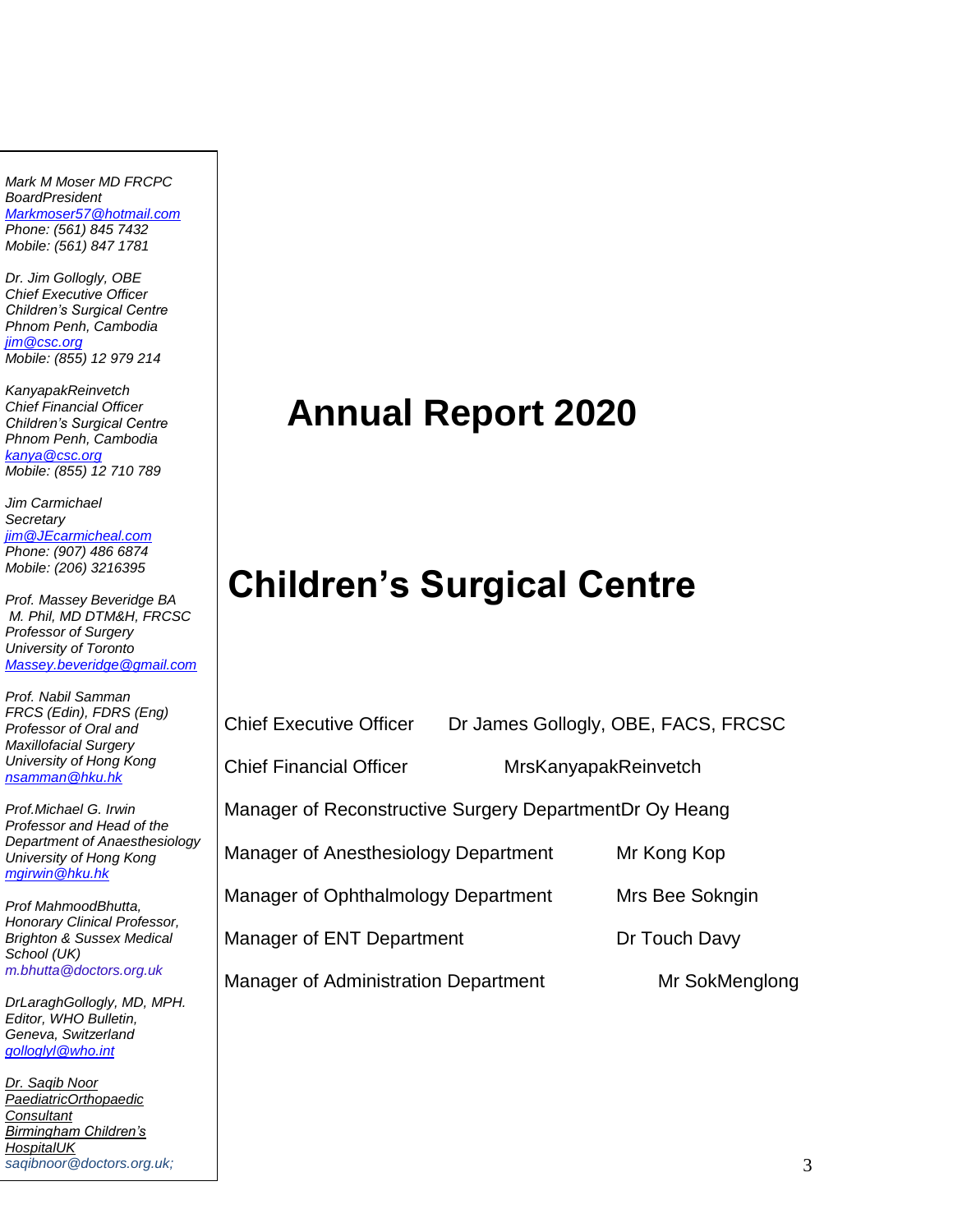### **Children's Surgical Centre**

KienKhleang National Rehabilitation Centre Route 6A, SangkatChroyChangvar Phnom Penh, Cambodia [www.csc.org](http://www.csc.org/)

### President"s Report

This past year has been one of the most challenging years for the world and CSC has not been spared. We have been fortunate to have been spared the worst of the pandemic but the social and economic disruption and effects of such will be with us for years to come.

I want to thank the staff and donors who have stood by us during trying times, keeping the good work we do going and continuing to build on the legacy CSC has created. I thank all and particularly single out Dr. Brian Moore and Ms. Ellen Interlandi who have stepped in and filled vital spots in the organization.

I pray 2021 brings continued good news and allows for a resumption of the new normal whatever that shall be. The reprieve of needing to relocate imminently is certainly welcome. I also want to acknowledge and mourn the loss of one of our big supporters and long time board members, Gene Gollogly early in 2021. Gene had a keen wit and understanding of situations and his guidance and support will be sorely missed. Our thoughts and prayers go out to his family and loved ones.

Dr Mark Moser Board President Children's Surgical Centre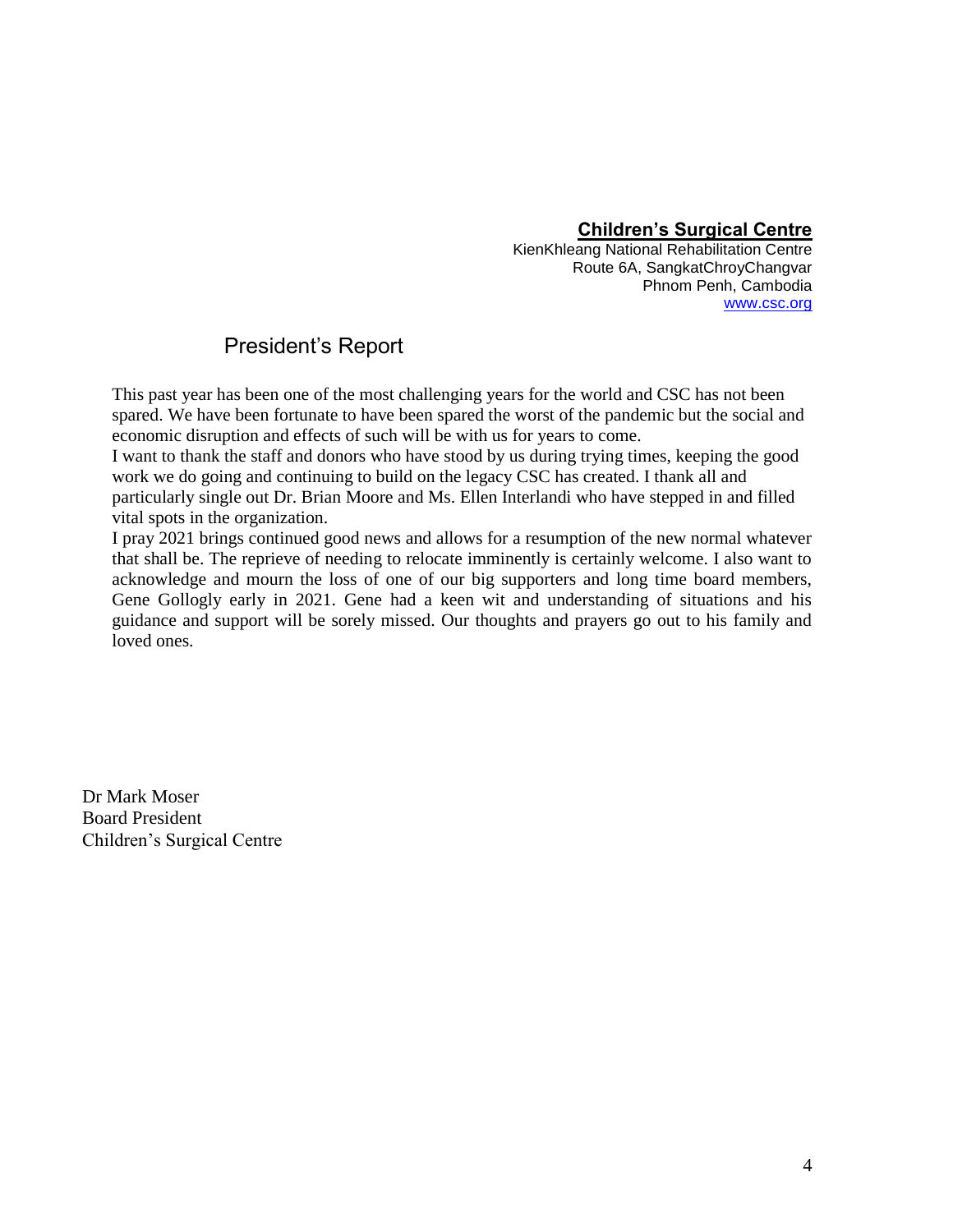#### **Chief Executive Officer's Report 2020**

#### **Preamble**

2020 has been the year of the Covid pandemic, which has really not yet caused much sickness at all in Cambodia. At the time of writing this report on January  $15<sup>th</sup>$  2021, the tally of Covid positive cases is published in the newspapers as 398, with no deaths, and the total number of patients recovered is said to be 377. There have been 2 small outbreaks of community spread involving no more than about 50 positive cases, but testing has otherwise been essentially restricted to people entering the country, mainly at the airports. The current number of cases should be increased by the 426 newly quarantined positive cases of migrant workers returning in the last 2 weeks from the outbreak in SamutSakorn province in Thailand, but it seems that the statisticians do not want to do so. In spite of this seeming miniscule medical impact on the country, the economy has suffered drastically from lockdowns, restrictions on tourism, and lack of demand for the garments produced in most of the factories. Vaccines have been ordered but not yet delivered to Cambodia, and there is no firm plan as to when vaccination might commence, so the populace is frightened and has been staying away from hospitals for fear of catching the disease from other patients.

Activity at KienKhleang has been reduced by about 30% in 2020. There were just over 2,500 operations, as compared with almost 4,000 in 2019, and consultations dropped from 33,000 in 2019, to 21,500 in 2020. These figures more or less parallel the experience of most hospitals in Phnom Penh, except for Calmette and the Russian hospitals, which saw increases in patients due to the government giving free care to all government workers at those hospitals. Covid patients are normally confined in the Russian hospital and essentially banned from all other hospitals, but the total numbers of positive cases has been below 400, while the current flux of returning workers from Thailand are being quarantined at the border and not being allowed to reach Phnom Penh until they are released.

Expatriate surgeons only came in the first 2 months of 2020, before entry requirements to Cambodia brought a screeching halt to visitors and tourism in March. Unfortunately, that brought to a stop all the expatriate programs of training, and we have not yet been able to make up for such a lack. More use of surgical videos in the morning meetings and some attendance at virtual conferences have had to substitute for in-person teaching, but it is not particularly effective, and we have noticed a distinct lack of improvement in teaching and training.

#### **Thanks**

The Directors of CSC would like to thank all donors for all their assistance during the year. Some donors wish to remain anonymous, but major donors include:

**Watsi,** for its crowd-funding donations which have again been our biggest support this year, and we hope they will not change their philosophy to exclude us.

**Dr. Mark Moser** was our second largest donor this year, and we are very grateful to him for his generous support every year.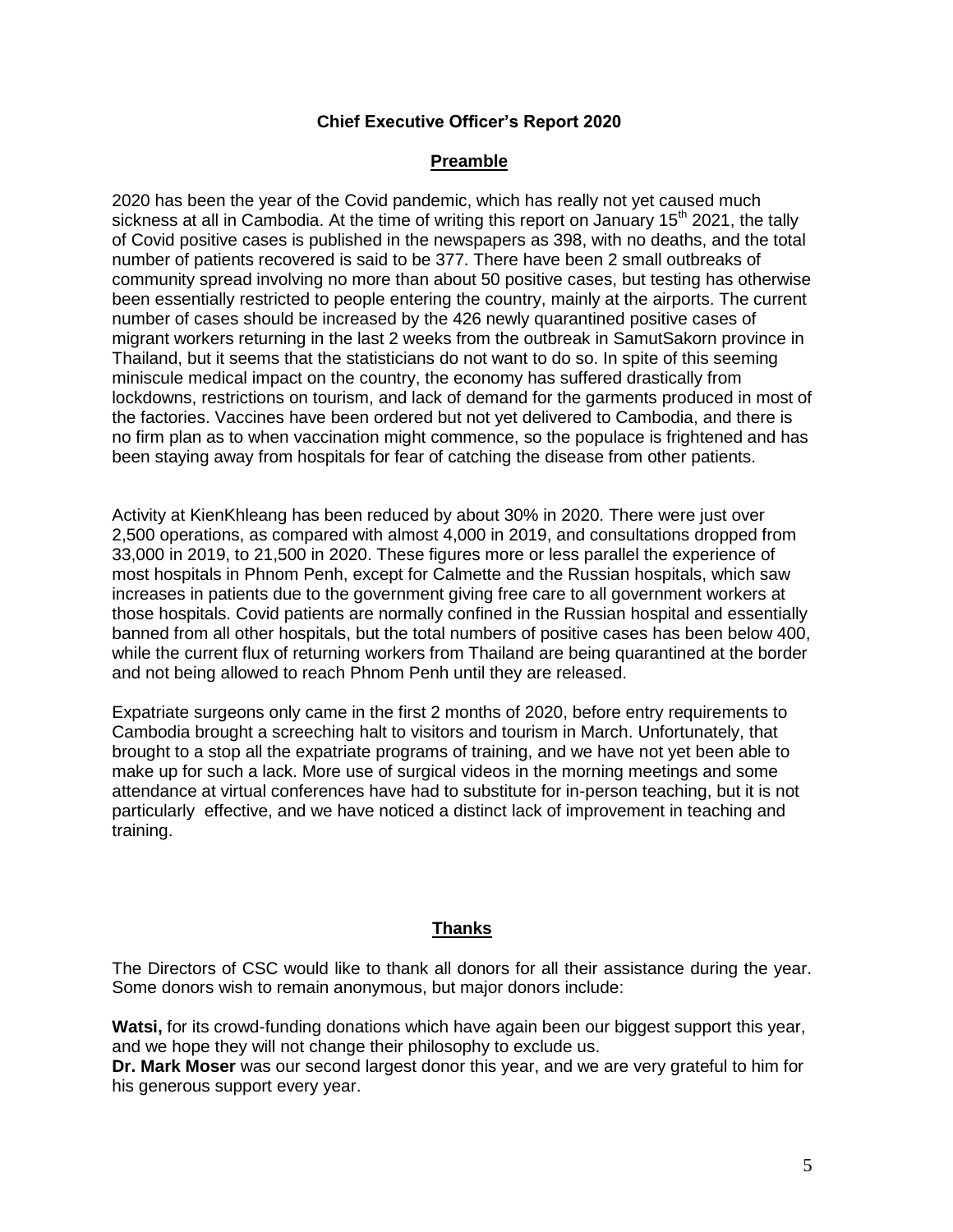**Dave and Kerry Rickards, the DAK foundation,** have continued their ongoing financial support, which now mainly comes through their new organization: "**Partners for Equity**". **Smile Train** for continued support of our Cleft Lip and Palate surgical program, and for continuing to finance the attendance of some of our surgeons at expatriate conferences. **Dreyfus Charitable Foundation** for further support this year in the use of Dilantin.

**Dr. Andrew Yam**, a hand surgeon in Singapore, who very successfully fundraised for us when the Covid pandemic had taken hold.

**Rotary District 3450** of Hong Kong fulfilled their donation promises from last year. **Vision beyond Australia** and **Mr. Indy Singh** have continued to support our cataract surgeries, for which we are most grateful.

**Dr. Brian Moore**, and his wife **Ms. Ellen Interlandi**, have been stalwart supporters for the last 10 years, and their help in donations and assistance has been very significant.

**Drs. Gus McGrouther** and **Kevin Winkle** have not only come and worked here at least twice a year, but also made significant donations.

Similarly, **Mr. Nick Gall** and **Capt. Patrick Blair** have substantially donated financially, although neither has been able to contribute his particular skills.

We received very welcome donations from **Japan Heart** and from the **Community Hospital of Monterey Peninsula** this year.

In addition, there have been **many other private donors** who have made financial contributions throughout the year, and who do not wish to have their names publicized, or whose names are too numerous to mention here, but we do hope they all received their recognition and thank you letters.

The Directors would also like to thank the local Khmer staff of Children"s Surgical Center, for all their hard work in providing such good service during the year to the patients we have treated and for having patiently tolerated the changes that Covid brought to our operations.

#### **Contributions by Patients**

Donations dropped significantly in both 2019 and 2020. At the meeting in January 2020, the Board of Directors decided that all salaries should be cut by 15%, so this was duly done, and the staff were not happy. As the Covid situation worsened, donations continued to drop precipitously, and salaries were cut by another 40% in April. This caused much unrest and some staff left, but most understood that similar cuts were occurring throughout the Khmer economy, and the prospects were not necessarily brighter anywhere else. The possibility of starting to charge patients had been discussed in the January Board Meeting, but it became a necessity by midyear, and so a virtual Board Meeting was convened, and it was decided that we would begin to ask the patients to pay part of the cost of their care. All other known health NGOs had begun to do the same, so it did not seem too unreasonable. Direction was therefore given that we should work out some sort of pricing system and implement it as of July  $1<sup>st</sup>$ , 2020.

A simple system was then formulated, without attempting to charge for every single item or service as is done in the West, and a financial counselor (usually a senior nurse) was appointed for each surgical service. This worked out well. The patients were seen by the surgeons and treatment was outlined, and then they were sent to the counselors who explained that after 20 years of offering free service, donations would not support continuing the same way. Prices that would more or less cover the surgery or consultation had been determined, and the counselors asked the patients" families to pay whatever they could. 50% of the price was suggested if there was doubt the whole amount could be produced,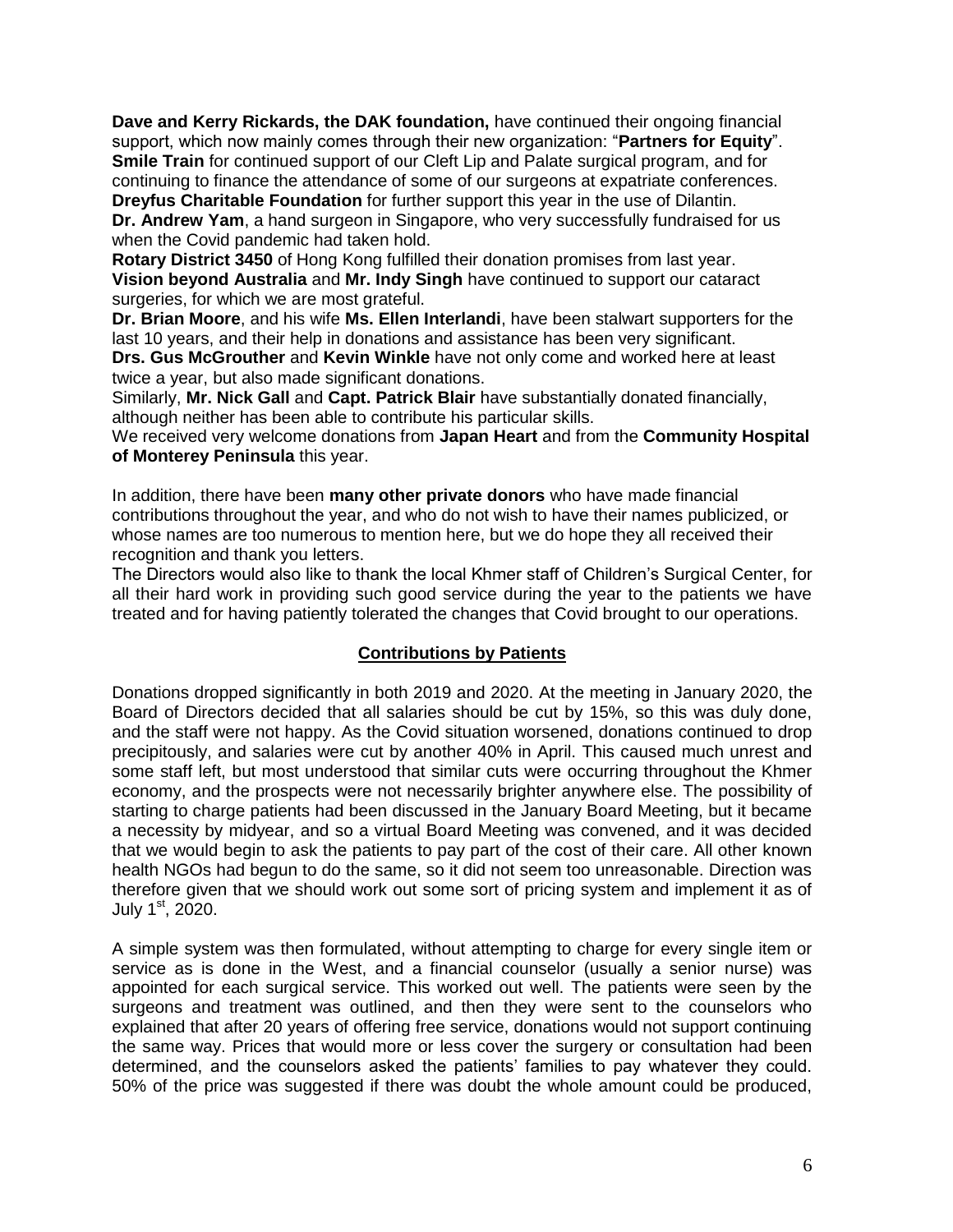but any payment was acceptable, and treatment would be provided for free if the family really could not pay or had a "poor card" issued by the government.

#### **Site and Facility Considerations**

We have spent the last 12 months expecting to move out of town, and now we hear that the sale of KienKhleang has not gone through, and neither has the new site in AngSnoul yet been developed. At the current asking price for KienKhleang, the Ministry may not be able to sell at all, as the flow of money from China has certainly decreased, and it is doubtful that any other money will be forthcoming to push real-estate development further on the same scale. Many cranes are standing idle, but others are still working away. We do not have a good grasp of the financial affairs of the construction sector in the country, but it seems safe to presume that until the Covid pandemic is much more contained, new development will be on hold. Hence we have painted the walls of the hospital, and done the usual maintenance, but not otherwise attempted to change the facilities.

We are also informed that the possibility of moving further along Route 6A to the Prek Leap National College of Agriculture is still on the table, and the application is at the Ministry for final approval. We await further news.

| <b>Operations</b>     | 2014  | 2015  | 2016  | 2017  | 2018  | 2019  | 2020  |
|-----------------------|-------|-------|-------|-------|-------|-------|-------|
| <b>Rehabilitation</b> | 1,556 | 1,242 | 1,323 | 1.426 | 1.356 | 1,081 | 888   |
| Eye                   | 3,634 | 2.990 | 3,139 | 2,383 | 2,271 | 2,541 | 1,579 |
| <b>ENT</b>            | 160   | 232   | 244   | 209   | 294   | 255   | 199   |
| <b>Total</b>          | 5,190 | 4.464 | 4.706 | 4,018 | 3.921 | 3,877 | 2,666 |

#### **Numbers of Operations and Consultations**

| <b>Consultations</b>  | 2014   | 2015   | 2016   | 2017   | 2018   | 2019   | 2020   |
|-----------------------|--------|--------|--------|--------|--------|--------|--------|
| <b>Rehabilitation</b> | 7.121  | 8,070  | 5,235  | 5,552  | 5.824  | 4,192  | 2,675  |
| Eye                   | 13.268 | 12,582 | 12,499 | 14,627 | 22,767 | 22,496 | 14.439 |
| <b>ENT</b>            | 3.121  | 3.931  | 4.824  | 5,139  | 6.611  | 6,320  | 4,464  |
| <b>Total</b>          | 20,389 | 24,583 | 22,558 | 25,318 | 35,202 | 33,008 | 21,578 |

#### **Scope of Services**

Eye consultations and operations have taken a significant hit this year from both Covid and the institution of charges for services. Many patients have been too frightened to come to hospitals or clinics for fear of catching Covid and have told us so when they did eventually turn up. Many others have lost their jobs due to factory closures and the lack of foreign tourists, and as expected, this means families have less money than in 2019, so now that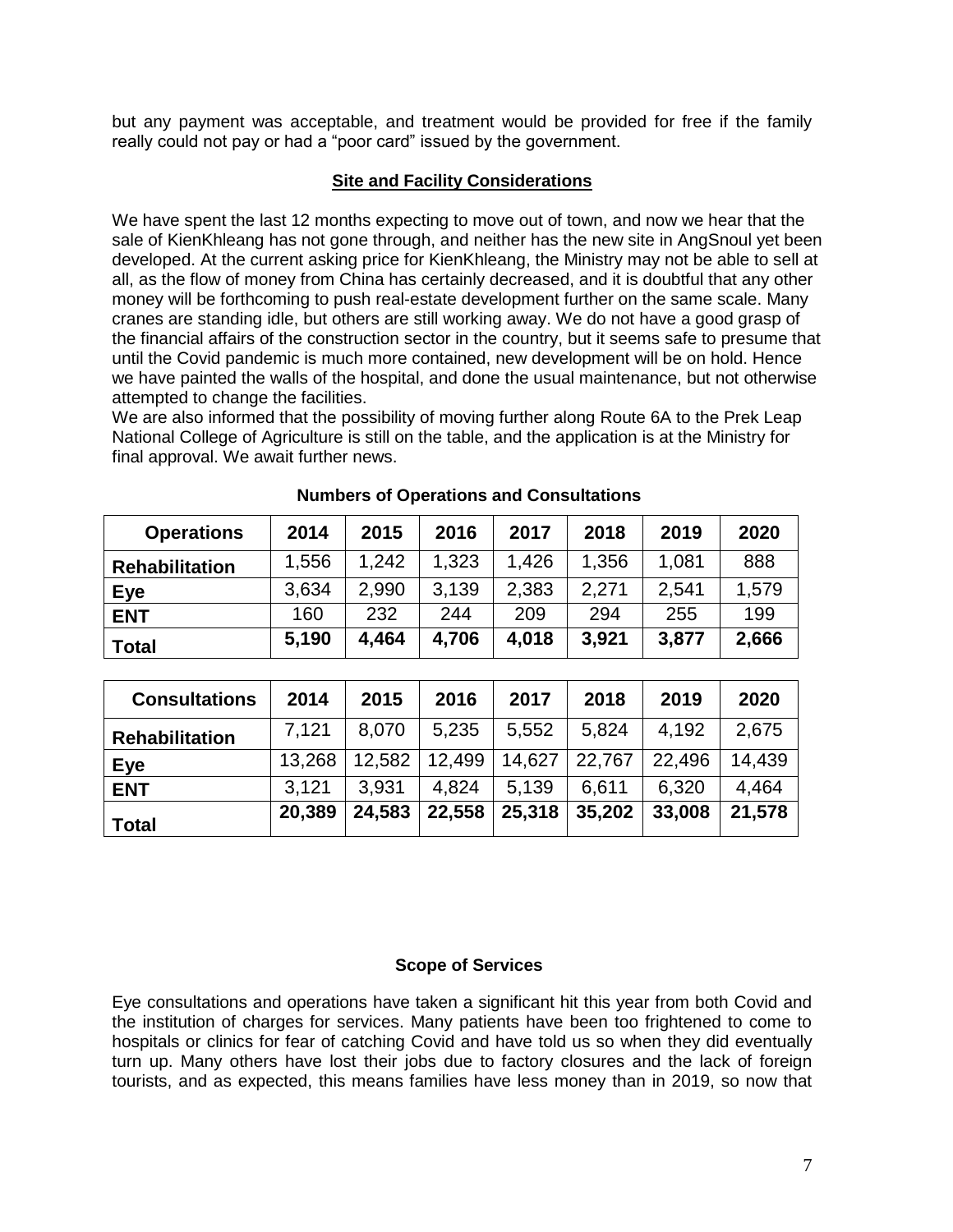we ask them to consider paying part of the cost of their operation, most patients want to "wait and discuss it with their family."

In spite of the ups and downs of employment at CSC in 2020, we have lost no staff from the eye department, and Dr. Sakada has now completed his Cambodian Ophthalmic Residency, so is now a specialist and has returned to work full-time at CSC. We therefore now have Drs. Dira and Sakada as specialists and Drs. Sambath and Nuth as trainees. In January, our frequent visitors Drs. Kevin Winkle and Mark Nelson returned, along with Jay Farbman the photographer for SEE, and we had a very good experience with them, again. Partly as a result, Alcon has donated a new "Constellation" phaco machine to us, which is "state-of-theart," but it has not yet arrived, and they say they will ship it to us in early 2021.

The ENT surgeons have had some changes this year. Dr. Sothea decided that she did not want to continue working as a surgeon but rather wanted to stay home and look after her baby, so she has quit, and we hope that she will return before too long. As a replacement, we have taken on Dr. Samnang, who says she wants to specialize rather than stay as a general doctor, and she currently seems to be doing well. In addition, Dr. Kim is progressing well in her ENT Cambodian residency and comes to work at CSC when she can break away from her other duties. Professor Mood Bhutta returned in January, as did the U. of Melbourne audiometry teams led by Dr. Kelly , preceding Mr. Chris Waterworth. CSC did some appropriate local nursing exams and outreach missions with them. Dr. JB Lecanu"s ENT team came from France in March but because of the quarantine restrictions, visiting surgeons and audiologists from abroad did not appear as planned for the rest of the year, except for Dr. Lia Jacobson, Pediatric ENT, who came in November, braved the quarantine, and had a very useful and productive 2 weeks of work. We have pushed Dr. Davy to learn cleft and other ENT related surgeries, which she has enjoyed, and we hope thus to expand the repertory of our ENT team.

On the rehabilitation surgery side, we had visiting teams in the first 2 months and the activity was humming as usual. Dr. Ken Cheung came again with his team from Hong Kong in January, and a new spinal team from New Zealand came at the beginning of March, consisting of Drs. Michael Barnes, Hamish Deverall and Kelly Byrne. They thoroughly enjoyed their visits, and promised to come again later in the year, but Covid put a damper on those plans. The spinal implants and instruments have been donated by L&K Biomed Co as in previous years, and we are very grateful for their support. Reconstructing Brachial Plexus Injuries (BPI) has continued to develop, and our 2 surgeons were scheduled to present their results at the Asia-Pacific Hand Surgery meeting in Melbourne in March, but this too was cancelled by Covid. Cleft surgery has continued at about the same rate as last year and is one activity which does not seem to have diminished during the pandemic.

#### **Outreach Services**

Just as last year, no outreach surgeries have been done this year, as the roads are much better, and public and private transportation services have improved so much that we let the patients come to us and operate only in KienKhleang.

#### **Patient Referrals**

Patients are referred to us mostly by word of mouth, from relatives, friends, previous doctors and patients, and various officials, but there is a steady increase in referrals of difficult cases from other hospitals, and also of people from remote areas through the agency of some organization or other. We have seen no real change in these parameters.

#### **Equipment Donated and Purchased**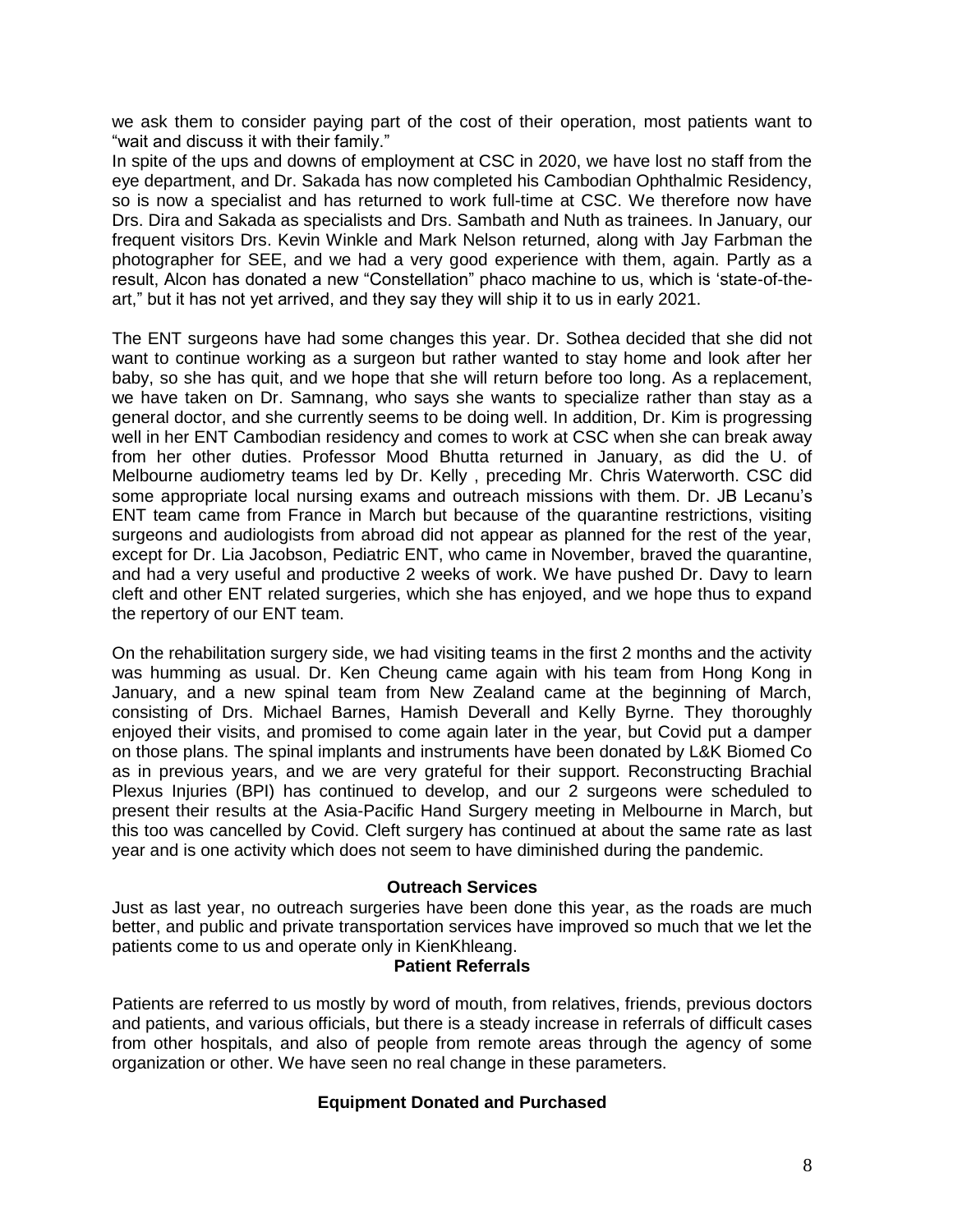Our Kadoorie Fellows, Dr. James Sheldon and his wife, Dr. Sara Dorman, were very enthusiastic collectors of used orthopaedic equipment. They organized a 500kg shipment to arrive while they were here in early 2020, and then another similar shipment has currently been sent and will arrive in Feb 2021. This is very much appreciated by our surgeons. We also finally received the donation of a refurbished C-arm which a German team had sent to a hospital in Vietnam. The Vietnamese government denied it entry and intended to destroy it, but by a concerted effort involving many parties, we finally got it exported from Vietnam and into Cambodia, where we are currently putting it to great use. With the help of our visiting ophthalmic surgeons, Alcon donated a brand-new Constellation phaco machine to us, but it has not yet arrived due to Covid delays.

#### **Visiting Consultants**

For the first 10 weeks of 2020 we had the usual number of visiting consultants including Professor Ken Cheung"s team and the New Zealand team for spines, Dr. Gavin O"Neill for hips, and Drs. Robin Kamal and Erik Woelber from the USA for hands. Angela Herde also came and picked up again on her work as our expert expatriate physiotherapist. Then Covid hit the world stage and travel seemed to cease for almost everyone. Dr. James Sheldon and his wife, Dr Sara Dorman returned to the UK in January, and before the next Kadoorie Fellow could come out, the pandemic had started. We have some more applicants, but they want to wait until travel is easier. Dr. Saqib Noor finished his fellowship in Toronto in June 2019 but delayed his return along with his wife Anne and their baby, and was caught by the pandemic in England, and now does not plan on coming until the quarantine regulations are eased in Cambodia.Ellen Interlandi took over the SRO"s job in November 2020: she is volunteering, along with her husband Dr.Brian Moore in Anaesthesiology..

#### **Visiting Students**

There were no foreign visiting medical students in 2020. Several were scheduled to come, but Covid put a stop to those plans.

#### **CSC Staff and Conferences**

Our staff attended no international conferences in 2020 due to various Covid constraints, and the North Korean program has not continued. Various organisations have offered virtual conferences, which some of our staff have attended, but most staff do not want to spend money on such experiences.

**Dr. Jim Gollogly, Chief Executive Officer**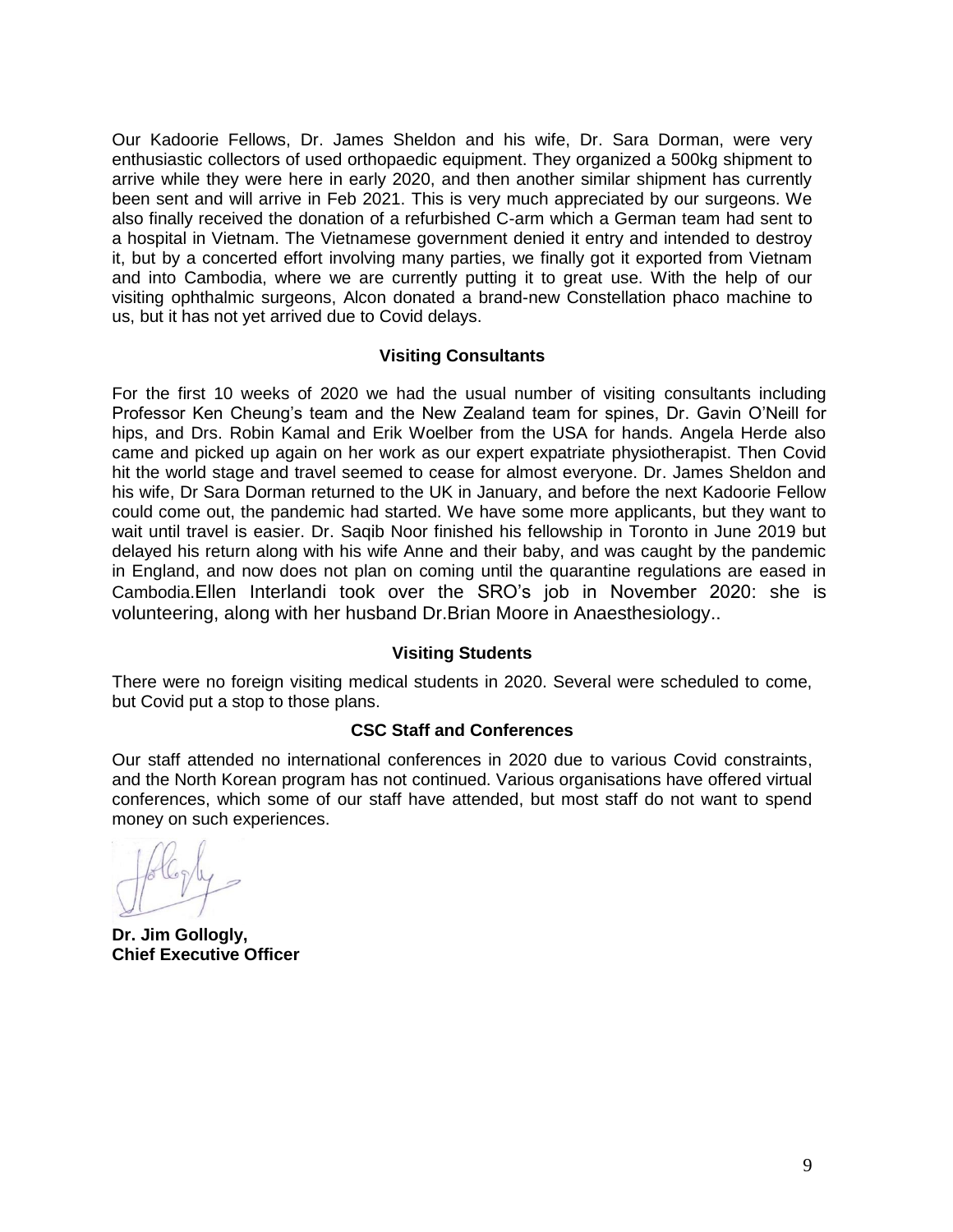#### **Chief Financial Officer's Report 2020 Preamble**

In 2019, CSC had implemented supplementary payments to our staff in compliance with new labor laws Prakas 442 on Wage Payment for Workers/Employees and Prakas 443 on Payment of Seniority Indemnity. CSC paid both supplements to all staff in year 2019, but did not pay either in 2020, as the RCG postponed the supplementary paymentsdue to the impacts of Covid-19 on the economy. We are adding Prakas 442 year 2020 and 2021 payments into the budget for year 2021. For Prakas 443, we are waiting for RCG announcement again in year 2021.

At the end of year 2020, we had 92 staff working with us. 23 Staff had resigned during 2020, for reasons of reduced donations, wages, and patients. We reduced staff salary 15% in the beginning of the year and reduced a further 40% of salary in April, May and June. We need to cut down various operating expenses such as medical consumables, and food for patients because of reduced Income and cash flow.

The Inflation rate in Cambodia this year was 2.54%. There will be a new law about Social Security payments for retirement coming out in year 2021.

#### **Income and Expenditures in 2020**

In 2020 we had a total Income of USD1.11 Million compared to USD 1.15 Million in year 2019. Our Income was similar to last year"s mainly because of revenues from Patient Contributions, totaling \$206,973 from July to December 2020, which supplemented the loss of Income from donations thathad been reducing significantly inrecent years (from 1,420 Donors in 2017 to 80 Donors in 2020).

| No             | <b>Donor Name</b>                                     | 2018                     | 2019                     | 2020    |
|----------------|-------------------------------------------------------|--------------------------|--------------------------|---------|
| 1              | <b>Watsi.org (USA)</b>                                | 300,751                  | 297,736                  | 270,833 |
| 2              | Dr. Mark Moser (Canada)                               | 20,266                   | 20,322                   | 100,360 |
| 3              | DAK Foundation (Rickards) via PFE (Australia)         | 18,626                   | 199,968                  | 100,000 |
| 4              | <b>Smile Train (USA)</b>                              | 24,978                   | 45,456                   | 74,000  |
| 5              | <b>Dreyfus Charitable Foundation (USA)</b>            | 107,726                  | 60,000                   | 60,000  |
| 6              | Dr. Andrew Yam (SG)                                   | 167                      |                          | 45,563  |
| $\overline{7}$ | Rotary District 3450 (The One) (HK)                   |                          | 24,964                   | 25,000  |
| 8              | Vision Beyond Australia (Australia)                   | 23,785                   | 15,729                   | 15,103  |
| 9              | <b>Dr.Brian Moore(USA)</b>                            |                          |                          | 14,187  |
| 10             | <b>GlobalGiving (Kanya's BD) (USA)</b>                |                          |                          | 12,859  |
| 11             | Gall, Nick (HK)                                       | 12,000                   | 12,200                   | 12,000  |
| 12             | Japan Heart (Cambodia)                                |                          | 6,953                    | 11,266  |
| 13             | <b>Community Hospital of Monterey Peninsula (USA)</b> |                          |                          | 10,000  |
| 14             | <b>Dr.Angus McGrouther (SG)</b>                       | $\overline{\phantom{a}}$ | $\overline{\phantom{a}}$ | 10,218  |
| 15             | Dr. Kevin Winkle (USA)                                | 8,000                    | 8,000                    | 10,000  |

Those who donated more than USD \$10,000 in the last 3 years are: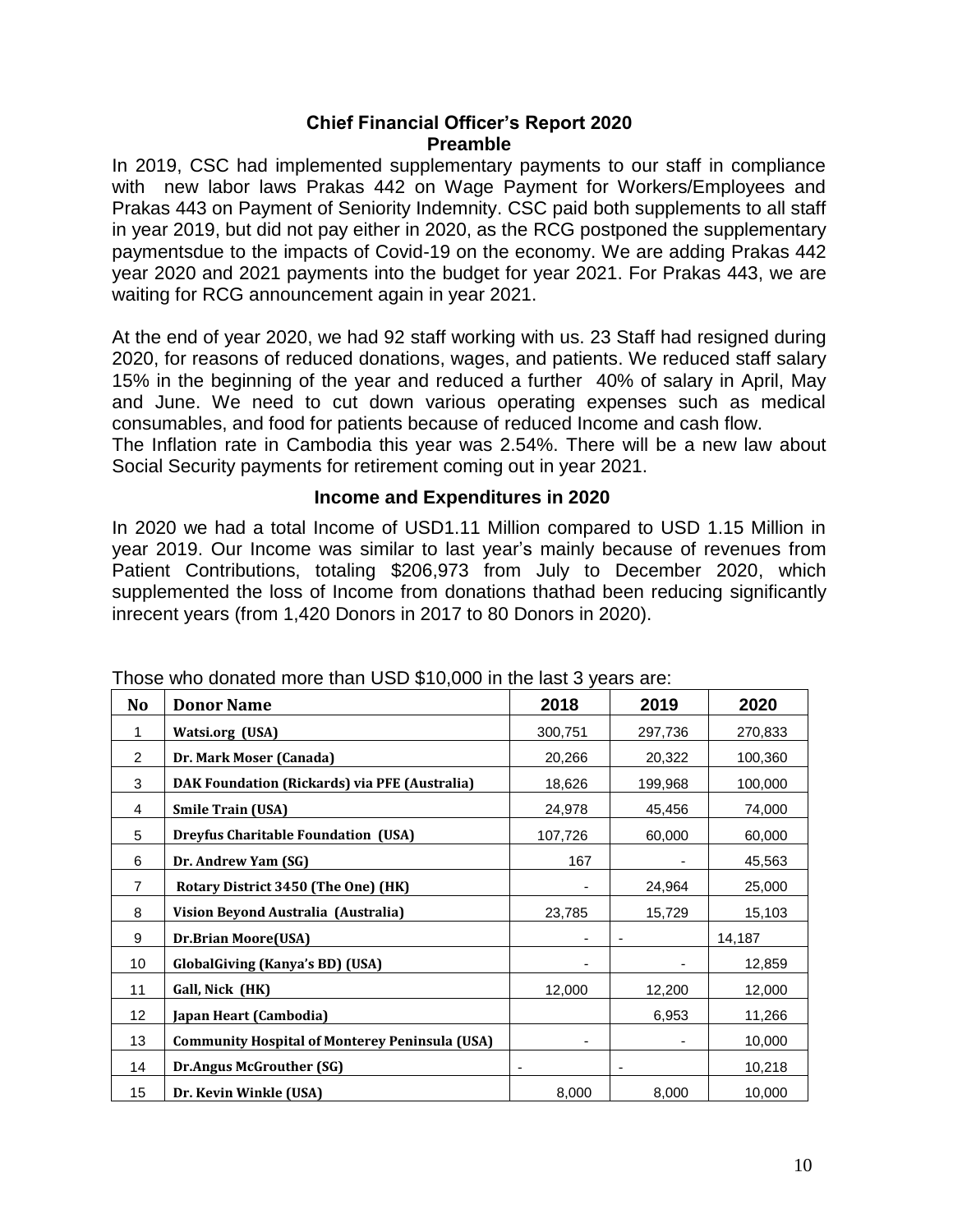#### **Assets**

Total Assets were \$1.14/\$0.98M/\$1.18M, when comparing years 2020/2019/2018, represented by:

- 1. 8 Bank Accounts totaling \$444,928
- 2. 4 PayPal Accounts totaling \$35,220
- 3. Equity Investments (Creative Planning) \$653,407
- 4. Other Current Assets \$7,400
- 5. Equipment and Property \$7,921

This year we opened two new accounts with Advanced Bank of Asia (ABA), in USD and KHR (Khmer Riel local currency) because we need to pay a lot of expenses in Khmer Riel nowadays, (such as all utilities), since the RCG started a process of dedollarization. USD \$5 and USD \$1 bank notes are not used in the market now. The seller will give change only in Khmer Riel. Details can be seen in Statement of Income, Expenditures, and Fund Balance.

#### **Cost Control**

We cut spending on a variety of operating expenses, as well as not having to pay staff for Prakas 442 and 443, so while the Budget for year 2020 was \$1,189,755, total Expenditures were \$940,763 (see details in Profit & Loss Budget vs. Actual Report 2020), and we managed to be under budget by \$248,992.

#### **Financial Viability**

As the number Donors dropped down a lot this year, we maintained our work and relationships with remaining major Donors such as Watsi, DAK Foundation, Smile Train, Vision Beyond Australia, Japan Heart, Nick Gall, Rotary Club Phnom Penh and various Drs., who came to work with us as usual before the Covid-19 quarantines stated.

#### **Financial Monitoring**

Our contract for auditing by PWC ended in year 2019. We are currently getting new auditing quotations for contract years 2020-2022 which will be discusses at the Board Meeting.

#### **Funding Initiatives**

We are working on getting local donations and also on improvement of the Patient Contribution Income. We got \$12,859 new funding from GlobalGiving this year.

A foil

**KanyapakReinvetch Chief Financial Officer**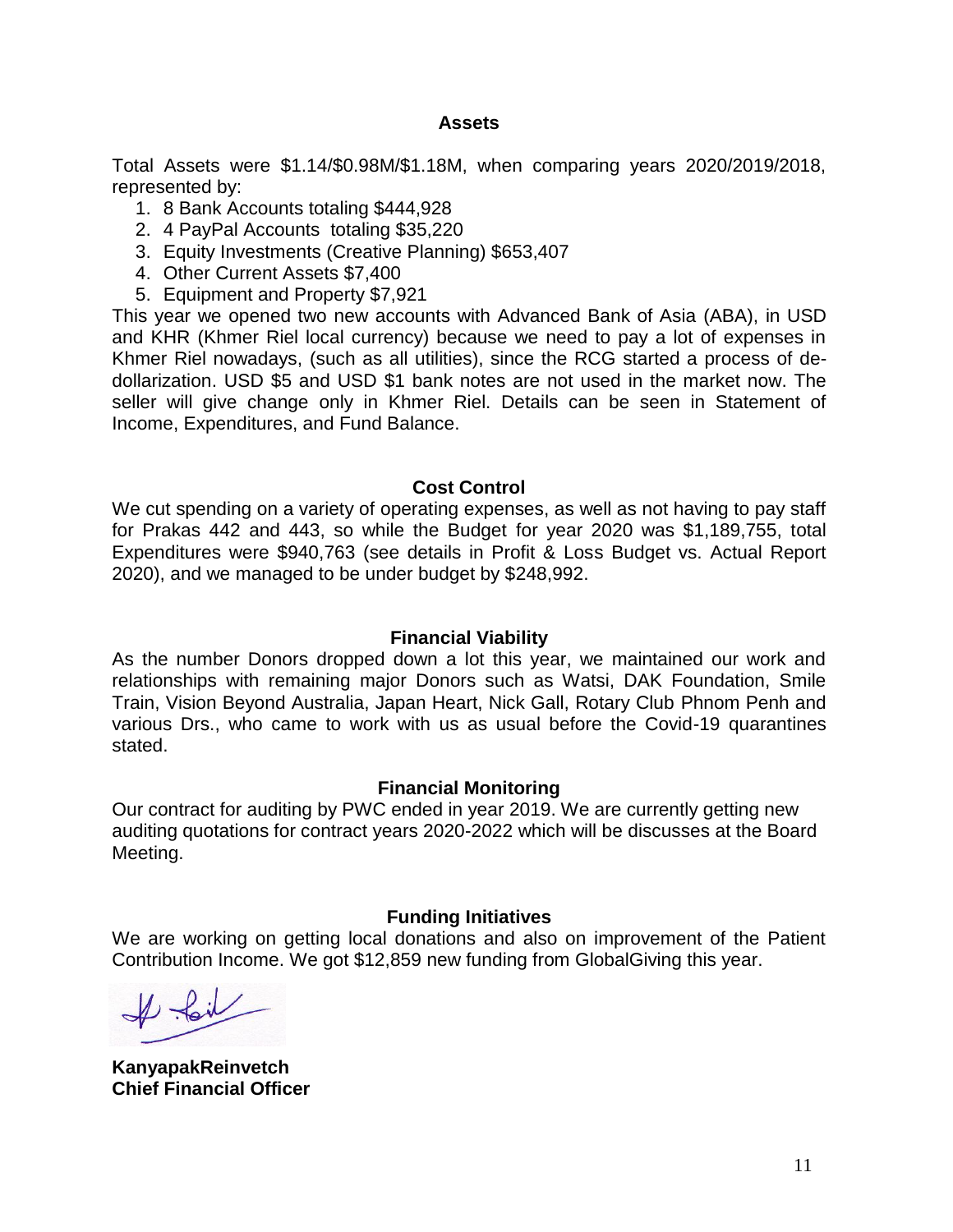**Children's Surgical Centre Balance Sheet As of December 31, 2020**

| <b>Current Assets</b><br><b>Checking/Savings</b><br>100 - Cambodia Commercial Bank<br>91,806.61<br>102 - Wells Fargo CSC (4121)<br>275,318.85<br>103 - Wells Fargo Sustain Fund (7835)<br>8,718.41<br>106 - Wells Fargo CSC- CK (9074)<br>946.61<br>107 - Wells Fargo CSC- ACF (3470)<br>3,170.60<br>108 - PayPal (USD Account)<br>28,256.70<br>109 - PayPal (AUD in USD)<br>5,205.49<br>110 - PayPal (GBP in USD)<br>1,677.20<br>111 - PayPal (CAD in USD)<br>80.35<br>114 · ACLEDA Credit Card FT (286847)<br>7,194.72<br>115 - Advanced Bank of Asia (1829779)<br>24,221.77<br>116 - Advanced Bank of Asia (2367369)<br>33,550.58<br>150 - Cash on hand<br>2,827.13<br>160 · Petty Cash<br>300.00<br><b>Total Checking/Savings</b><br>483,275.02<br><b>Other Current Assets</b><br>1990 Equity Investments<br>1990-a - Common Stock<br>579,410.72<br>1990-b - Money Market<br>8,073.00<br>1990-e - Exchange Traded/Closed End Fund<br>65,923.00<br>Total 1990 Equity Investments<br>653,406.72<br>1994 - Prepayment Tax & Tax Credit<br>277.65<br>1995 Salary Advance<br>2,215.00<br>1997 Deposits & Pre Paids<br>1,780.30<br><b>Total Other Current Assets</b><br>657,679.67<br><b>Total Current Assets</b><br>1,140,954.69<br><b>Fixed Assets</b><br>1998 - Equipment & Property<br>7,921.34<br><b>Total Fixed Assets</b><br>7,921.34<br>1,148,876.03<br><b>LIABILITIES &amp; EQUITY</b><br><b>Liabilities</b><br><b>Current Liabilities</b><br><b>Other Current Liabilities</b><br>21000 - Credit Card Liabilities<br>2,236.51<br>22000 - Payroll Taxes Payable<br>3,625.35<br><b>Total Other Current Liabilities</b><br>5,861.86<br><b>Total Current Liabilities</b><br>5,861.86<br><b>Total Liabilities</b><br>5,861.86<br><b>Equity</b><br>1,143,014.17<br>1,148,876.03 |                                       | Dec 31, 20 |
|----------------------------------------------------------------------------------------------------------------------------------------------------------------------------------------------------------------------------------------------------------------------------------------------------------------------------------------------------------------------------------------------------------------------------------------------------------------------------------------------------------------------------------------------------------------------------------------------------------------------------------------------------------------------------------------------------------------------------------------------------------------------------------------------------------------------------------------------------------------------------------------------------------------------------------------------------------------------------------------------------------------------------------------------------------------------------------------------------------------------------------------------------------------------------------------------------------------------------------------------------------------------------------------------------------------------------------------------------------------------------------------------------------------------------------------------------------------------------------------------------------------------------------------------------------------------------------------------------------------------------------------------------------------------------------------------------------------------------------------------------------------------------------|---------------------------------------|------------|
|                                                                                                                                                                                                                                                                                                                                                                                                                                                                                                                                                                                                                                                                                                                                                                                                                                                                                                                                                                                                                                                                                                                                                                                                                                                                                                                                                                                                                                                                                                                                                                                                                                                                                                                                                                                  | <b>ASSETS</b>                         |            |
|                                                                                                                                                                                                                                                                                                                                                                                                                                                                                                                                                                                                                                                                                                                                                                                                                                                                                                                                                                                                                                                                                                                                                                                                                                                                                                                                                                                                                                                                                                                                                                                                                                                                                                                                                                                  |                                       |            |
|                                                                                                                                                                                                                                                                                                                                                                                                                                                                                                                                                                                                                                                                                                                                                                                                                                                                                                                                                                                                                                                                                                                                                                                                                                                                                                                                                                                                                                                                                                                                                                                                                                                                                                                                                                                  |                                       |            |
|                                                                                                                                                                                                                                                                                                                                                                                                                                                                                                                                                                                                                                                                                                                                                                                                                                                                                                                                                                                                                                                                                                                                                                                                                                                                                                                                                                                                                                                                                                                                                                                                                                                                                                                                                                                  |                                       |            |
|                                                                                                                                                                                                                                                                                                                                                                                                                                                                                                                                                                                                                                                                                                                                                                                                                                                                                                                                                                                                                                                                                                                                                                                                                                                                                                                                                                                                                                                                                                                                                                                                                                                                                                                                                                                  |                                       |            |
|                                                                                                                                                                                                                                                                                                                                                                                                                                                                                                                                                                                                                                                                                                                                                                                                                                                                                                                                                                                                                                                                                                                                                                                                                                                                                                                                                                                                                                                                                                                                                                                                                                                                                                                                                                                  |                                       |            |
|                                                                                                                                                                                                                                                                                                                                                                                                                                                                                                                                                                                                                                                                                                                                                                                                                                                                                                                                                                                                                                                                                                                                                                                                                                                                                                                                                                                                                                                                                                                                                                                                                                                                                                                                                                                  |                                       |            |
|                                                                                                                                                                                                                                                                                                                                                                                                                                                                                                                                                                                                                                                                                                                                                                                                                                                                                                                                                                                                                                                                                                                                                                                                                                                                                                                                                                                                                                                                                                                                                                                                                                                                                                                                                                                  |                                       |            |
|                                                                                                                                                                                                                                                                                                                                                                                                                                                                                                                                                                                                                                                                                                                                                                                                                                                                                                                                                                                                                                                                                                                                                                                                                                                                                                                                                                                                                                                                                                                                                                                                                                                                                                                                                                                  |                                       |            |
|                                                                                                                                                                                                                                                                                                                                                                                                                                                                                                                                                                                                                                                                                                                                                                                                                                                                                                                                                                                                                                                                                                                                                                                                                                                                                                                                                                                                                                                                                                                                                                                                                                                                                                                                                                                  |                                       |            |
|                                                                                                                                                                                                                                                                                                                                                                                                                                                                                                                                                                                                                                                                                                                                                                                                                                                                                                                                                                                                                                                                                                                                                                                                                                                                                                                                                                                                                                                                                                                                                                                                                                                                                                                                                                                  |                                       |            |
|                                                                                                                                                                                                                                                                                                                                                                                                                                                                                                                                                                                                                                                                                                                                                                                                                                                                                                                                                                                                                                                                                                                                                                                                                                                                                                                                                                                                                                                                                                                                                                                                                                                                                                                                                                                  |                                       |            |
|                                                                                                                                                                                                                                                                                                                                                                                                                                                                                                                                                                                                                                                                                                                                                                                                                                                                                                                                                                                                                                                                                                                                                                                                                                                                                                                                                                                                                                                                                                                                                                                                                                                                                                                                                                                  |                                       |            |
|                                                                                                                                                                                                                                                                                                                                                                                                                                                                                                                                                                                                                                                                                                                                                                                                                                                                                                                                                                                                                                                                                                                                                                                                                                                                                                                                                                                                                                                                                                                                                                                                                                                                                                                                                                                  |                                       |            |
|                                                                                                                                                                                                                                                                                                                                                                                                                                                                                                                                                                                                                                                                                                                                                                                                                                                                                                                                                                                                                                                                                                                                                                                                                                                                                                                                                                                                                                                                                                                                                                                                                                                                                                                                                                                  |                                       |            |
|                                                                                                                                                                                                                                                                                                                                                                                                                                                                                                                                                                                                                                                                                                                                                                                                                                                                                                                                                                                                                                                                                                                                                                                                                                                                                                                                                                                                                                                                                                                                                                                                                                                                                                                                                                                  |                                       |            |
|                                                                                                                                                                                                                                                                                                                                                                                                                                                                                                                                                                                                                                                                                                                                                                                                                                                                                                                                                                                                                                                                                                                                                                                                                                                                                                                                                                                                                                                                                                                                                                                                                                                                                                                                                                                  |                                       |            |
|                                                                                                                                                                                                                                                                                                                                                                                                                                                                                                                                                                                                                                                                                                                                                                                                                                                                                                                                                                                                                                                                                                                                                                                                                                                                                                                                                                                                                                                                                                                                                                                                                                                                                                                                                                                  |                                       |            |
|                                                                                                                                                                                                                                                                                                                                                                                                                                                                                                                                                                                                                                                                                                                                                                                                                                                                                                                                                                                                                                                                                                                                                                                                                                                                                                                                                                                                                                                                                                                                                                                                                                                                                                                                                                                  |                                       |            |
|                                                                                                                                                                                                                                                                                                                                                                                                                                                                                                                                                                                                                                                                                                                                                                                                                                                                                                                                                                                                                                                                                                                                                                                                                                                                                                                                                                                                                                                                                                                                                                                                                                                                                                                                                                                  |                                       |            |
|                                                                                                                                                                                                                                                                                                                                                                                                                                                                                                                                                                                                                                                                                                                                                                                                                                                                                                                                                                                                                                                                                                                                                                                                                                                                                                                                                                                                                                                                                                                                                                                                                                                                                                                                                                                  |                                       |            |
|                                                                                                                                                                                                                                                                                                                                                                                                                                                                                                                                                                                                                                                                                                                                                                                                                                                                                                                                                                                                                                                                                                                                                                                                                                                                                                                                                                                                                                                                                                                                                                                                                                                                                                                                                                                  |                                       |            |
|                                                                                                                                                                                                                                                                                                                                                                                                                                                                                                                                                                                                                                                                                                                                                                                                                                                                                                                                                                                                                                                                                                                                                                                                                                                                                                                                                                                                                                                                                                                                                                                                                                                                                                                                                                                  |                                       |            |
|                                                                                                                                                                                                                                                                                                                                                                                                                                                                                                                                                                                                                                                                                                                                                                                                                                                                                                                                                                                                                                                                                                                                                                                                                                                                                                                                                                                                                                                                                                                                                                                                                                                                                                                                                                                  |                                       |            |
|                                                                                                                                                                                                                                                                                                                                                                                                                                                                                                                                                                                                                                                                                                                                                                                                                                                                                                                                                                                                                                                                                                                                                                                                                                                                                                                                                                                                                                                                                                                                                                                                                                                                                                                                                                                  |                                       |            |
|                                                                                                                                                                                                                                                                                                                                                                                                                                                                                                                                                                                                                                                                                                                                                                                                                                                                                                                                                                                                                                                                                                                                                                                                                                                                                                                                                                                                                                                                                                                                                                                                                                                                                                                                                                                  |                                       |            |
|                                                                                                                                                                                                                                                                                                                                                                                                                                                                                                                                                                                                                                                                                                                                                                                                                                                                                                                                                                                                                                                                                                                                                                                                                                                                                                                                                                                                                                                                                                                                                                                                                                                                                                                                                                                  |                                       |            |
|                                                                                                                                                                                                                                                                                                                                                                                                                                                                                                                                                                                                                                                                                                                                                                                                                                                                                                                                                                                                                                                                                                                                                                                                                                                                                                                                                                                                                                                                                                                                                                                                                                                                                                                                                                                  |                                       |            |
|                                                                                                                                                                                                                                                                                                                                                                                                                                                                                                                                                                                                                                                                                                                                                                                                                                                                                                                                                                                                                                                                                                                                                                                                                                                                                                                                                                                                                                                                                                                                                                                                                                                                                                                                                                                  |                                       |            |
|                                                                                                                                                                                                                                                                                                                                                                                                                                                                                                                                                                                                                                                                                                                                                                                                                                                                                                                                                                                                                                                                                                                                                                                                                                                                                                                                                                                                                                                                                                                                                                                                                                                                                                                                                                                  |                                       |            |
|                                                                                                                                                                                                                                                                                                                                                                                                                                                                                                                                                                                                                                                                                                                                                                                                                                                                                                                                                                                                                                                                                                                                                                                                                                                                                                                                                                                                                                                                                                                                                                                                                                                                                                                                                                                  |                                       |            |
|                                                                                                                                                                                                                                                                                                                                                                                                                                                                                                                                                                                                                                                                                                                                                                                                                                                                                                                                                                                                                                                                                                                                                                                                                                                                                                                                                                                                                                                                                                                                                                                                                                                                                                                                                                                  | <b>TOTAL ASSETS</b>                   |            |
|                                                                                                                                                                                                                                                                                                                                                                                                                                                                                                                                                                                                                                                                                                                                                                                                                                                                                                                                                                                                                                                                                                                                                                                                                                                                                                                                                                                                                                                                                                                                                                                                                                                                                                                                                                                  |                                       |            |
|                                                                                                                                                                                                                                                                                                                                                                                                                                                                                                                                                                                                                                                                                                                                                                                                                                                                                                                                                                                                                                                                                                                                                                                                                                                                                                                                                                                                                                                                                                                                                                                                                                                                                                                                                                                  |                                       |            |
|                                                                                                                                                                                                                                                                                                                                                                                                                                                                                                                                                                                                                                                                                                                                                                                                                                                                                                                                                                                                                                                                                                                                                                                                                                                                                                                                                                                                                                                                                                                                                                                                                                                                                                                                                                                  |                                       |            |
|                                                                                                                                                                                                                                                                                                                                                                                                                                                                                                                                                                                                                                                                                                                                                                                                                                                                                                                                                                                                                                                                                                                                                                                                                                                                                                                                                                                                                                                                                                                                                                                                                                                                                                                                                                                  |                                       |            |
|                                                                                                                                                                                                                                                                                                                                                                                                                                                                                                                                                                                                                                                                                                                                                                                                                                                                                                                                                                                                                                                                                                                                                                                                                                                                                                                                                                                                                                                                                                                                                                                                                                                                                                                                                                                  |                                       |            |
|                                                                                                                                                                                                                                                                                                                                                                                                                                                                                                                                                                                                                                                                                                                                                                                                                                                                                                                                                                                                                                                                                                                                                                                                                                                                                                                                                                                                                                                                                                                                                                                                                                                                                                                                                                                  |                                       |            |
|                                                                                                                                                                                                                                                                                                                                                                                                                                                                                                                                                                                                                                                                                                                                                                                                                                                                                                                                                                                                                                                                                                                                                                                                                                                                                                                                                                                                                                                                                                                                                                                                                                                                                                                                                                                  |                                       |            |
|                                                                                                                                                                                                                                                                                                                                                                                                                                                                                                                                                                                                                                                                                                                                                                                                                                                                                                                                                                                                                                                                                                                                                                                                                                                                                                                                                                                                                                                                                                                                                                                                                                                                                                                                                                                  |                                       |            |
|                                                                                                                                                                                                                                                                                                                                                                                                                                                                                                                                                                                                                                                                                                                                                                                                                                                                                                                                                                                                                                                                                                                                                                                                                                                                                                                                                                                                                                                                                                                                                                                                                                                                                                                                                                                  |                                       |            |
|                                                                                                                                                                                                                                                                                                                                                                                                                                                                                                                                                                                                                                                                                                                                                                                                                                                                                                                                                                                                                                                                                                                                                                                                                                                                                                                                                                                                                                                                                                                                                                                                                                                                                                                                                                                  |                                       |            |
|                                                                                                                                                                                                                                                                                                                                                                                                                                                                                                                                                                                                                                                                                                                                                                                                                                                                                                                                                                                                                                                                                                                                                                                                                                                                                                                                                                                                                                                                                                                                                                                                                                                                                                                                                                                  | <b>TOTAL LIABILITIES &amp; EQUITY</b> |            |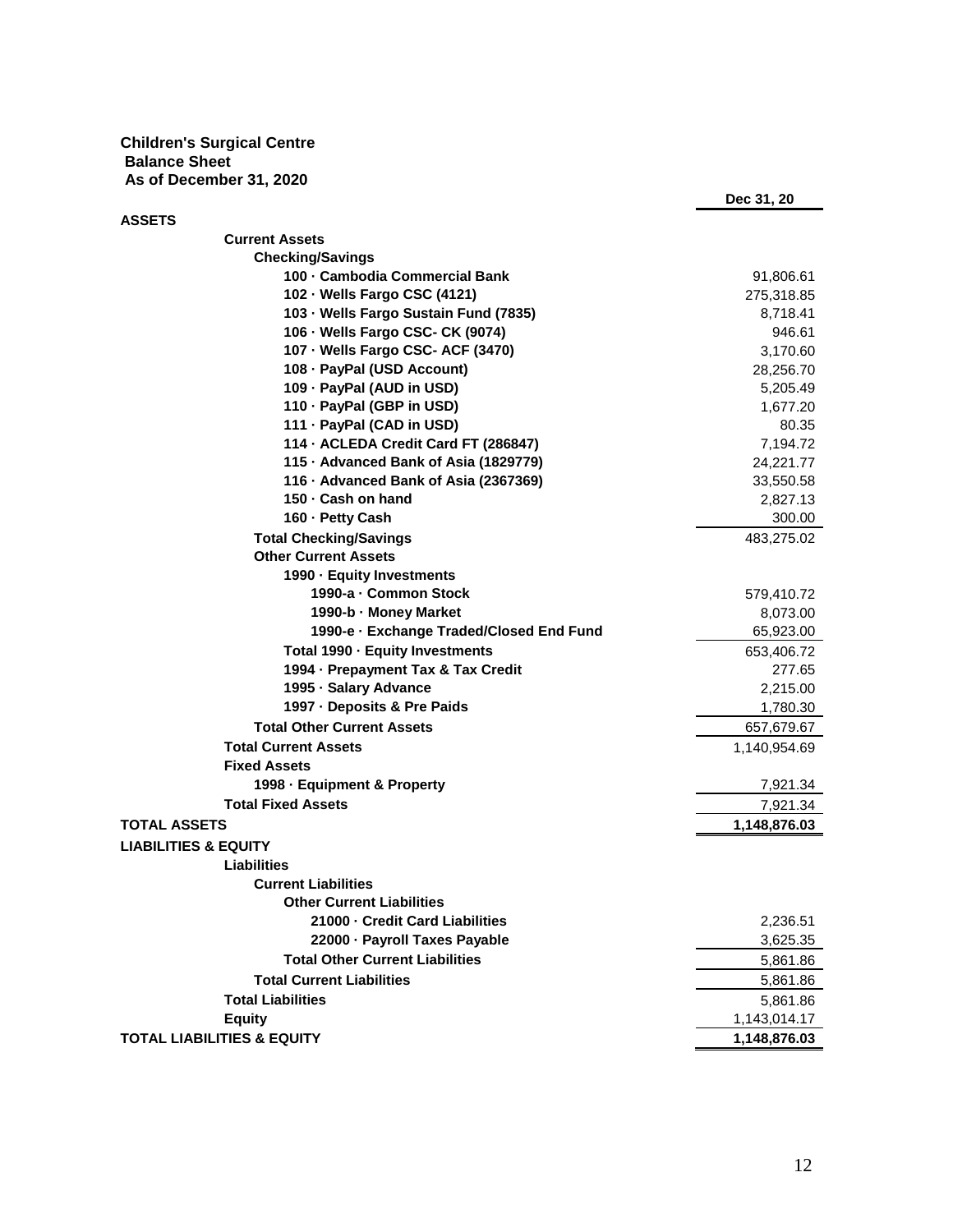|                                                    | <b>Chidren's Surgical Centre</b>          |                        |                 |                            |           |
|----------------------------------------------------|-------------------------------------------|------------------------|-----------------|----------------------------|-----------|
|                                                    | Profit & Loss Budget vs. Actual           |                        |                 |                            |           |
|                                                    | January through December 2020             |                        |                 |                            |           |
|                                                    |                                           |                        |                 |                            |           |
|                                                    |                                           | Actual<br>Jan - Dec 20 | <b>Budget</b>   | \$ Over Budget % of Budget |           |
|                                                    | <b>Ordinary Income/Expense</b>            |                        |                 |                            |           |
|                                                    | Income                                    |                        |                 |                            |           |
|                                                    | 500 - Donations                           |                        |                 |                            |           |
|                                                    | 501 · International Donors                | 834,973.74             |                 |                            |           |
|                                                    | 502 - Local Donations                     | 17,394.90              |                 |                            |           |
|                                                    | 503 - In-Kind Donations                   | 547.90                 |                 |                            |           |
|                                                    | 504 · Donations-ACF                       | 5,000.00               |                 |                            |           |
|                                                    | Total 500 · Donations                     | 857,916.54             |                 |                            |           |
|                                                    | 550 - Interest & Dividends                | 7,855.13               |                 |                            |           |
|                                                    | 560 - Patient Contribution                | 212,809.35             |                 |                            |           |
|                                                    | 570 - Other Income                        | 12,176.52              |                 |                            |           |
|                                                    | 580 · Fund Transfer from CASC             | 26,666.64              |                 |                            |           |
|                                                    | <b>Total Income</b>                       | 1,117,424.18           |                 |                            |           |
|                                                    | <b>Expense</b>                            |                        |                 |                            |           |
|                                                    | 40000 · SALARY EXPENSES                   |                        |                 |                            |           |
|                                                    | 4D1000 · Ophthalmology Department         | 76,754.50              | 88,448.00       | $-11,693.50$               | 86.78%    |
|                                                    | 4D2000 · Reconstructive Surgery Dept      | 216,719.85             | 258,946.00      | $-42,226.15$               | 83.69%    |
|                                                    | 4D3000 · ENT Department                   | 35,416.62              | 41,392.00       | $-5,975.38$                | 85.56%    |
|                                                    | 4D4000 · Anesthesiology Deparment         | 87,207.35              | 93,260.00       | $-6,052.65$                | 93.51%    |
|                                                    | 415000 - Admin Department                 | 141,087.83             | 221,666.00      | $-80,578.17$               | 63.65%    |
|                                                    | Total 40000 - SALARY EXPENSES             | 557,186.15             | 703,712.00      | $-146,525.85$              | 79.18%    |
|                                                    | 41000 - OPERATING EXPENSES                |                        |                 |                            |           |
|                                                    | 4D6000 - Medical Consumables              | 144,691.81             | 201,117.00      | $-56,425.19$               | 71.94%    |
|                                                    | 4D7000 · Bio-Med&Building Asset/Maintn    | 19,391.14              | 29,400.00       | $-10,008.86$               | 65.96%    |
|                                                    | 4D8000 · Office Equip/Supplies& Printing  | 6,238.20               | 6,600.00        | $-361.80$                  | 94.52%    |
|                                                    | 4D9000 · Utilities                        | 31,185.09              | 39,300.00       | $-8,114.91$                | 79.35%    |
|                                                    | 4D10000 · Staff Training                  | 248.98                 | 4,200.00        | $-3,951.02$                | 5.93%     |
|                                                    | 4l11000 · CSC House Expense               | 12,646.03              | 15,600.00       | $-2,953.97$                | 81.06%    |
|                                                    | 4l12000 · Vehicle Expenses                | 23,970.22              | 37,600.00       | $-13,629.78$               | 63.75%    |
|                                                    | 4l13000 · Staff Insurance (Asia/CPC/NSSF) | 54,917.11              | 55,714.00       | $-796.89$                  | 98.57%    |
|                                                    | 4l14000 · Communication                   | 11,210.08              | 9,268.00        | 1,942.08                   | 120.96%   |
|                                                    | 4l15000 · Professional Fee                | 7,264.30               | 6,775.00        | 489.30                     | 107.22%   |
|                                                    | 4l16000 · Bank Charges                    | 4,579.02               | 12,000.00       | $-7,420.98$                | 38.16%    |
|                                                    | 4l17000 · Med. Waste Magnt (Red Cross)    | 4,800.00               | 4,800.00        | 0.00                       | 100.0%    |
|                                                    | 4l18000 · Surgical Exp to CPC-Prolapsus   | 1,100.00               | 1,700.00        | $-600.00$                  | 64.71%    |
|                                                    | 4l19000 · Org. Fees&Outreach Expenses     | 26,029.17              | 26,400.00       | $-370.83$                  | 98.6%     |
|                                                    | 4120000 · Security (Kien Khleang Police)  | 1,250.00               | 1,300.00        | $-50.00$                   | 96.15%    |
|                                                    | 4121000 · Cleaning Ministry Premise       | 100.00                 | 100.00          | 0.00                       | 100.0%    |
|                                                    | 4122000 · Travelling Expenses             | 3,323.05               | 3,600.00        | $-276.95$                  | 92.31%    |
|                                                    | 4123000 · Staff Expenses&Entertainment    | 14,697.00              | 20,000.00       | $-5,303.00$                | 73.49%    |
|                                                    | 4l24000 · Other Assets&Depreciation       | 10,568.76              | 10,569.00       | $-0.24$                    | 100.0%    |
|                                                    | 4D25000 · Grants to New Hope (Sunrise)    | 5,250.00               |                 |                            |           |
|                                                    | Total 41000 - OPERATING EXPENSES          | 383,459.96             | 486,043.00      | $-102,583.04$              | 78.89%    |
| <b>Total Expense</b><br><b>Net Ordinary Income</b> |                                           | 940,646.11             | 1,189,755.00    | $-249,108.89$              | 79.06%    |
|                                                    |                                           | 176,778.07             | $-1,189,755.00$ | 1,366,533.07               | $-14.86%$ |
|                                                    | <b>Other Income/Expense</b>               |                        |                 |                            |           |
|                                                    | <b>Other Expense</b>                      |                        |                 |                            |           |
|                                                    | 4125001 · Currency Gain (Loss)            | 1,018.52               |                 |                            |           |
|                                                    | <b>Total Other Expense</b>                | 1,018.52               |                 |                            |           |
|                                                    | <b>Net Other Income</b>                   | $-1,018.52$            | 0.00            | $-1,018.52$                | 100.0%    |
| Net Income                                         |                                           | 175,759.55             | $-1,189,755.00$ | 1,365,514.55               | -14.77%   |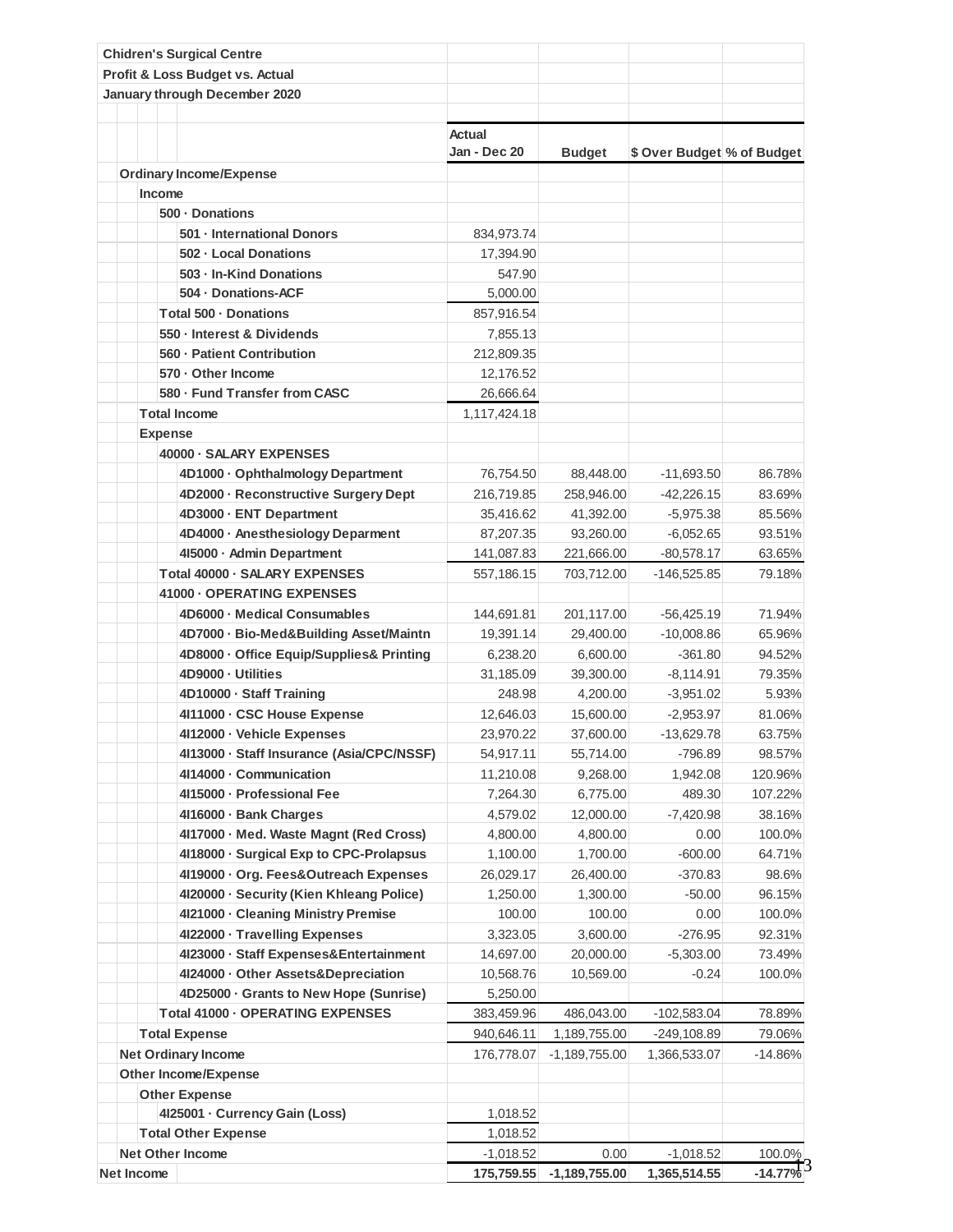|    | <b>Children's Surgical Centre</b>     |                              |                                                |           |    |           |                           |          |                           |           |
|----|---------------------------------------|------------------------------|------------------------------------------------|-----------|----|-----------|---------------------------|----------|---------------------------|-----------|
|    | Payment of Prakas 442 and 443 in 2021 |                              |                                                |           |    |           |                           |          |                           |           |
|    |                                       |                              | <b>Payment of Seniority Indeminity</b><br>2021 |           |    |           |                           |          |                           |           |
| No | <b>Name</b>                           | <b>Position</b>              |                                                | 31-Mar-21 |    | 30-Jun-21 | 30-Sep-21                 |          |                           | 31-Dec-21 |
| 1  | James G. Gollogly                     | <b>CEO and Director</b>      | \$                                             | 2,753.94  | \$ | 2,863.85  | \$                        | 2,753.94 | \$                        | 2,863.85  |
| 2  | Tea Sokleng                           | Surgeon                      | \$                                             | 39.60     | \$ | 57.69     | \$                        | 39.60    | \$                        | 57.69     |
| 3  | Kim Yinna                             | Head of Rec. Nurse Unit      | \$                                             | 297.12    | \$ | 312.12    | \$                        | 297.12   | \$                        | 312.12    |
| 4  | Dun Norin                             | Anesthesiologist             | \$                                             | 167.44    | \$ | 173.08    | \$                        | 167.44   | \$                        | 173.08    |
| 5  | Kanyapak Reinvetch                    | <b>CFO and Director</b>      | \$                                             | 983.37    | \$ | 1,022.88  | \$                        | 983.37   | \$                        | 1,022.88  |
| 6  | Bee Sokngin                           | Manager of Oph. Dept         | \$                                             | 267.12    | \$ | 272.60    | \$                        | 267.12   | \$                        | 272.60    |
| 7  | Em Hong                               | <b>Support Medical Staff</b> | \$                                             | 85.67     | \$ | 90.87     | \$                        | 85.67    | \$                        | 90.87     |
| 8  | Sok Menglong                          | Administrator Manager        | \$                                             | 311.25    | \$ | 330.00    | \$                        | 311.25   | \$                        | 330.00    |
| 9  | Ou Chengngiep                         | Surgeon                      | \$                                             | 236.65    | \$ | 259.62    | \$                        | 236.65   | \$                        | 259.62    |
| 10 | Ros Sophy                             | Senior Ophthalmic Nurse      | \$                                             | 235.96    | \$ | 247.79    | \$                        | 235.96   | \$                        | 247.79    |
| 11 | Seam Honglang                         | Cleaner                      | \$                                             | 80.48     | \$ | 82.79     | \$                        | 80.48    | \$                        | 82.79     |
| 12 | In Sovutheara                         | Anesthesiologist             | \$                                             | 314.21    | \$ | 331.73    | \$                        | 314.21   | \$                        | 331.73    |
| 13 | Thun Siekngim                         | Cleaner                      | \$                                             | 80.48     | \$ | 85.38     | \$                        | 80.48    | \$                        | 85.38     |
| 14 | Lim Konsot                            | Ophthalmic Assistant         | \$                                             | 73.27     | \$ | 77.02     | \$                        | 73.27    | \$                        | 77.02     |
| 15 | Sim Phal                              | Electric Technician          | \$                                             | 173.08    | \$ | 181.73    | \$                        | 173.08   | \$                        | 181.73    |
| 16 | Yut Samnang                           | Speechtherapist              | \$                                             | 76.56     | \$ | 86.54     | \$                        | 76.56    | \$                        | 86.54     |
| 17 | Noch Channy                           | Senior Ophthalmic Nurse      | \$                                             | 151.44    | \$ | 158.94    | \$                        | 151.44   | \$                        | 158.94    |
| 18 | Keo Yemmony                           | Surgeon                      | \$                                             | 12.80     | \$ | 28.85     | \$                        | 12.80    | \$                        | 28.85     |
| 19 | Leav Simorn                           | Cook                         | \$                                             | 82.50     | \$ | 87.40     | \$                        | 82.50    | \$                        | 87.40     |
| 20 | Som Chandiman                         | Senior Patient Inf. Officer  | \$                                             | 203.65    | \$ | 215.77    | \$                        | 203.65   | \$                        | 215.77    |
| 21 | Kong Chanthy                          | Ophtometrist                 | \$                                             | 43.77     | \$ | 57.69     | \$                        | 43.77    | \$                        | 57.69     |
| 22 | Men Simen                             | Maintenance & Driver         | \$                                             | 102.98    | \$ | 107.02    | \$                        | 102.98   | \$                        | 107.02    |
| 23 | Prum Rith                             | Laboratory Technician        | \$                                             | 133.85    | \$ | 144.23    | \$                        | 133.85   | \$                        | 144.23    |
| 24 | Chrin Saveoun                         | <b>Nurse Anaethetist</b>     | \$                                             | 192.40    | \$ | 196.15    | \$                        | 192.40   | \$                        | 196.15    |
| 25 | Toun Phea                             | Senior Physiotherapist       | \$                                             | 214.90    | \$ | 227.88    | \$                        | 214.90   | \$                        | 227.88    |
| 26 | Ly Sivpy                              | Patient Registrar            | \$                                             | 76.15     | \$ | 78.46     | \$                        | 76.15    | \$                        | 78.46     |
| 27 | Chum Han                              | Nurse Anaethetist            | \$                                             | 34.85     | \$ | 57.69     | \$                        | 34.85    | \$                        | 57.69     |
| 28 | Meas Sophal                           | Anesthesiologist             | \$                                             | 258.17    | \$ | 263.37    | \$                        | 258.17   | \$                        | 263.37    |
| 29 | Sao Meoun                             | <b>Ophthalmic Nurse</b>      | \$                                             | 85.88     | \$ | 100.96    | \$                        | 85.88    | \$                        | 100.96    |
| 30 | Yong Sophaonarith                     | Anesthesiologist             | \$                                             | 56.49     | \$ | 72.12     | \$                        | 56.49    | \$                        | 72.12     |
| 31 | You Sokhom                            | Chief of Instrument          | \$                                             | 148.56    | \$ | 154.62    | \$                        | 148.56   | \$                        | 154.62    |
| 32 | <b>Kuy Sarith</b>                     | <b>Building Technician</b>   | \$                                             | 187.50    | \$ | 198.75    | \$                        | 187.50   | \$                        | 198.75    |
| 33 | Deb Dy                                | Maintenance                  | \$                                             | 62.02     | \$ | 66.35     | \$                        | 62.02    | \$                        | 66.35     |
| 34 | Lay Chandira                          | Ophthalmologist              | \$                                             | 272.60    | \$ | 283.56    | \$                        | 272.60   | \$                        | 283.56    |
| 35 | Chhoun Sopheak                        | Nurse Anaethetist Trainee    | \$                                             | 118.85    | \$ | 122.31    | \$                        | 118.85   | \$                        | 122.31    |
| 36 | Tin Eat                               | Nurse Anaethetist            | \$                                             | 23.97     | \$ | 28.85     | \$                        | 23.97    | \$                        | 28.85     |
| 37 | Sokun Sopheaktra                      | Nurse Anaethetist            | \$                                             | 156.06    | \$ | 160.67    | \$                        | 156.06   | \$                        | 160.67    |
| 38 | Chan Makara                           | Chief of OR                  | \$                                             | 151.44    | \$ | 158.94    | \$                        | 151.44   | \$                        | 158.94    |
| 39 | Sous Leoungsokhalay                   | Anesthesiologist             | \$                                             | 183.09    | \$ | 201.92    | \$                        | 183.09   | \$                        | 201.92    |
| 40 | Khun Romanea                          | Assistant Manager Oph. De    | \$                                             | 181.73    | \$ | 188.94    | \$                        | 181.73   | \$                        | 188.94    |
| 41 | Uk Dany                               | Cleaner                      | \$                                             | 84.23     | \$ | 89.42     | $\overline{\mathfrak{s}}$ | 84.23    | $\overline{\mathfrak{D}}$ | 89.42     |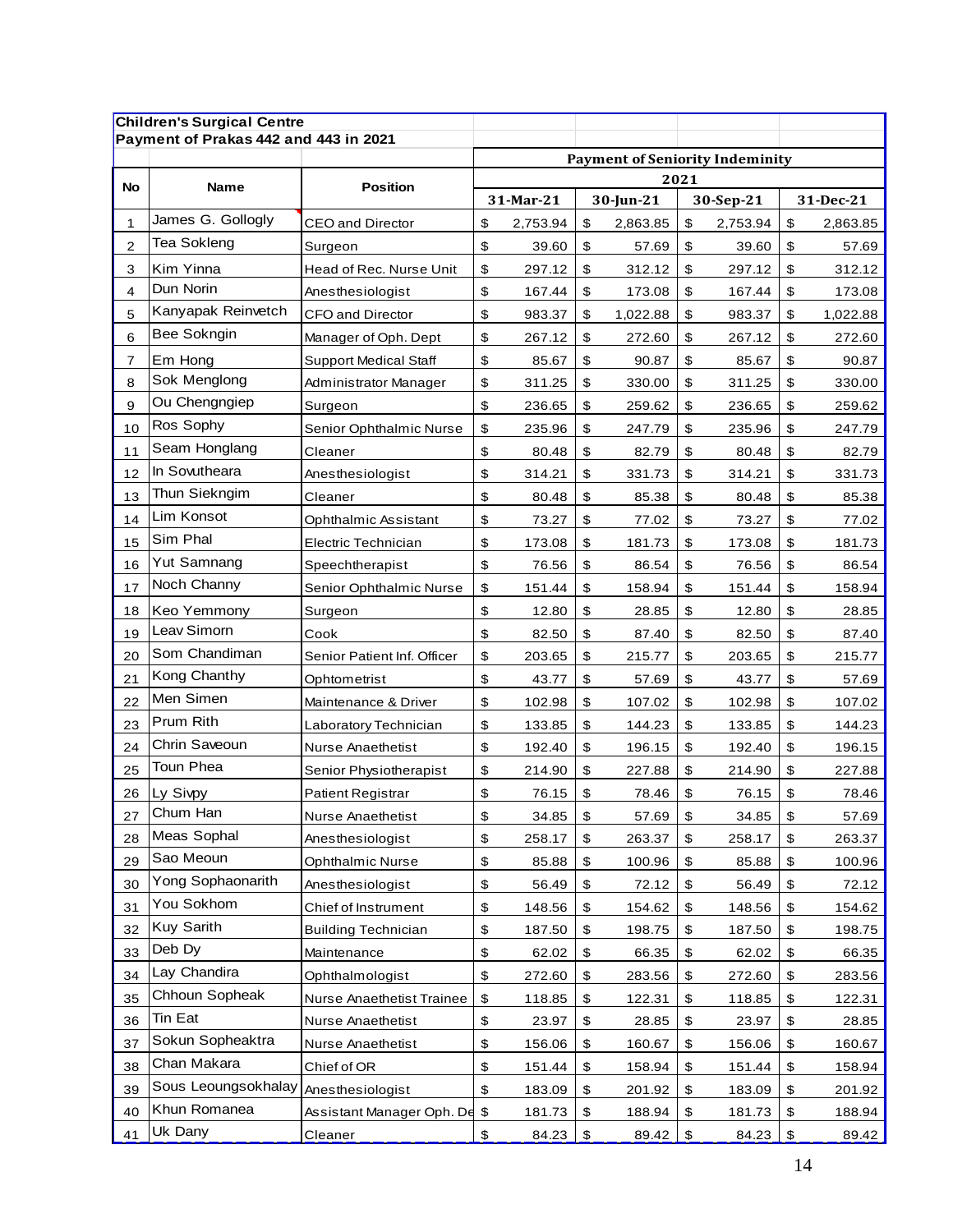|    |                     |                              | <b>Payment of Seniority Indeminity</b> |                 |            |           |                            |           |                   |                 |
|----|---------------------|------------------------------|----------------------------------------|-----------------|------------|-----------|----------------------------|-----------|-------------------|-----------------|
| No | <b>Name</b>         | <b>Position</b>              | 2021                                   |                 |            |           |                            |           |                   |                 |
|    |                     |                              |                                        | 31-Mar-21       |            | 30-Jun-21 |                            | 30-Sep-21 |                   | 31-Dec-21       |
| 42 | Kim YongJune        | Surgeon                      | \$                                     | 163.71          | \$         | 173.08    | $\boldsymbol{\$}$          | 163.71    | \$                | 173.08          |
| 43 | Thon Buntheoun      | MEC Coordinator              | \$                                     | 148.56          | \$         | 152.88    | \$                         | 148.56    | \$                | 152.88          |
| 44 | Touch Sokdavy       | Manager of ENT. Dept         | \$                                     | 285.29          | \$         | 291.06    | \$                         | 285.29    | \$                | 291.06          |
| 45 | Heang Oy            | Surgeon                      | \$                                     | 337.21          | \$         | 347.31    | \$                         | 337.21    | \$                | 347.31          |
| 46 | Kea Lychheang       | Ophthalmic Assistant         | \$                                     | 68.94           | \$         | 72.40     | \$                         | 68.94     | \$                | 72.40           |
| 47 | Phar Sophorn        | <b>Bio-Medical Engineeer</b> | \$                                     | 194.42          | \$         | 204.23    | \$                         | 194.42    | \$                | 204.23          |
| 48 | <b>Ban Sokkieng</b> | Nurse ENT                    | \$                                     | 90.00           | \$         | 95.48     | \$                         | 90.00     | \$                | 95.48           |
| 49 | Phin Thearun        | <b>Bio-Medical Engineeer</b> | \$                                     | 180.00          | \$         | 190.67    | \$                         | 180.00    | \$                | 190.67          |
| 50 | Tong Vichhorn       | Nurse Anaethetist Trainee    | \$                                     | 120.00          | \$         | 123.46    | \$                         | 120.00    | \$                | 123.46          |
| 51 | Um Sothea           | Nurse Anaethetist Trainee    | \$                                     | 124.90          | \$         | 128.65    | \$                         | 124.90    | \$                | 128.65          |
| 52 | Ut Daro             | Nurse Anaethetist Trainee    | \$                                     | 120.00          | \$         | 123.46    | \$                         | 120.00    | \$                | 123.46          |
| 53 | Leav Srey           | Cook                         | \$                                     | 60.00           | \$         | 63.46     | \$                         | 60.00     | \$                | 63.46           |
| 54 | Kong Kop            | Manager of Ana. Dept         | \$                                     | 178.27          | \$         | 181.73    | \$                         | 178.27    | \$                | 181.73          |
| 55 | Va Vuthy            | Maintenance                  | \$                                     | 55.10           | \$         | 56.83     | \$                         | 55.10     | \$                | 56.83           |
| 56 | Im Panha            | Inventory Officer            | \$                                     | 87.40           | \$         | 92.60     | \$                         | 87.40     | \$                | 92.60           |
| 57 | Sroun Kimhout       | <b>ENT Surgeon</b>           | \$                                     | 23.12           | \$         | 28.85     | \$                         | 23.12     | \$                | 28.85           |
| 58 | Chheang Ysean       | Nurse                        | \$                                     | 35.29           | \$         | 57.69     | \$                         | 35.29     | \$                | 57.69           |
| 59 | Seoung Dany         | Nurse                        | \$                                     | 90.00           | \$         | 95.48     | \$                         | 90.00     | \$                | 95.48           |
| 60 | Tong Vichhay        | Nurse                        | \$                                     | 86.54           | \$         | 90.00     | \$                         | 86.54     | \$                | 90.00           |
| 61 | Pring Rina          | Nurse                        | \$                                     | 69.81           | \$         | 86.54     | \$                         | 69.81     | \$                | 86.54           |
| 62 | Soeurn Sreymouy     | Nurse ENT                    | \$                                     | 86.54           | \$         | 91.73     | \$                         | 86.54     | \$                | 91.73           |
| 63 | Sun Yanak           | <b>Ophthalmic Nurse</b>      | \$                                     | 157.50          | \$         | 163.85    | \$                         | 157.50    | \$                | 163.85          |
| 64 | Chhoeng Siengheng   | <b>Internal Auditor</b>      | \$                                     | 28.85           | \$         | 30.58     | \$                         | 28.85     | \$                | 30.58           |
| 65 | Lim Vanny           | Cleaner                      | \$                                     | 55.10           | \$         | 58.27     | \$                         | 55.10     | \$                | 58.27           |
| 66 | Tha Chandaara       | Nurse                        | \$                                     | 67.79           | \$         | 86.54     | \$                         | 67.79     | \$                | 86.54           |
| 67 | Chhat Soksakada     | Ophthalmological Trainee     | \$                                     | 60.78           | \$         | 259.62    | \$                         | 60.78     | \$                | 259.62          |
| 68 | Chhun Sambath       | Ophthalmological Trainee     | \$                                     | 145.67          | $\pmb{\$}$ | 151.44    | $\boldsymbol{\mathsf{\$}}$ | 145.67    | $\boldsymbol{\$}$ | 151.44          |
| 69 | Nuon Phally         | Cleaner                      | \$                                     | 55.10           | \$         | 58.27     | \$                         | 55.10     | \$                | 58.27           |
| 70 | Horn Theara         | Data Entry Officer           | \$                                     | 55.10           | \$         | 56.25     | \$                         | 55.10     | \$                | 56.25           |
| 71 | Hai Danika          | Nurse ENT                    | \$                                     | 66.35           | \$         | 86.54     | \$                         | 66.35     | \$                | 86.54           |
| 72 | Them Reangsey       | Anesthesiolgist Trainee      | \$                                     | 144.23          | \$         | 150.00    | \$                         | 144.23    | \$                | 150.00          |
| 73 | Pogn Sopheap        | Surgeon                      | \$                                     | 259.62          | \$         | 270.00    | \$                         | 259.62    | \$                | 270.00          |
| 74 | Ken Long            | Surgeon                      | \$                                     | 288.46          | \$         | 300.00    | \$                         | 288.46    | \$                | 300.00          |
| 75 | Sanh Net            | Head of Cook and Cleaner     | \$                                     | 144.23          | \$         | 148.56    | \$                         | 144.23    | \$                | 148.56          |
| 76 | Phai Phasak         | Data Entry Officer           | \$                                     | 55.10           | \$         | 58.27     | \$                         | 55.10     | \$                | 58.27           |
| 77 | Chhorn Chaylim      | Nurse                        | \$                                     | 66.35           | \$         | 86.54     | \$                         | 66.35     | \$                | 86.54           |
| 78 | Suon Hoksear        | Laboratory Technician        | \$                                     |                 | \$         | 107.02    |                            | 100.96    | \$                |                 |
| 79 | San Sotheany        | Nurse                        | \$                                     | 100.96<br>66.35 | \$         | 86.54     | \$<br>\$                   | 66.35     | \$                | 107.02<br>86.54 |
| 80 | Noun Vichet         | Nurse                        | \$                                     | 66.35           | \$         | 86.54     | \$                         | 66.35     | \$                |                 |
|    | Mong Sreypov        |                              |                                        |                 |            |           |                            |           |                   | 86.54           |
| 81 | Neak Panha          | Nurse                        | \$                                     | 66.35           | \$         | 86.54     | \$                         | 66.35     | \$                | 86.54           |
| 82 |                     | Accountant                   | $\frac{1}{2}$                          | 129.81          | \$         | 152.88    | \$                         | 129.81    | $\,$              | 152.88          |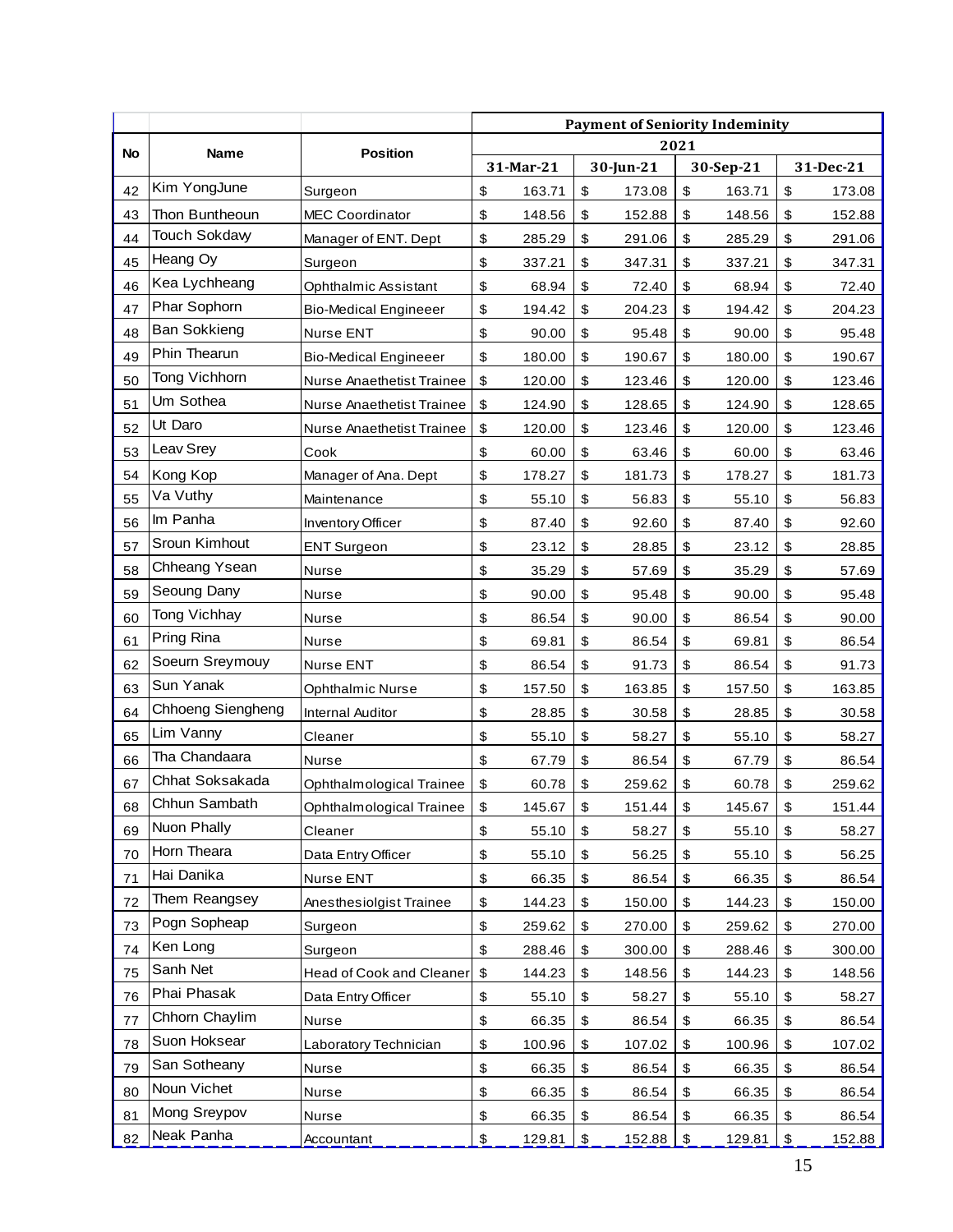|           |                                        |                                    | <b>Payment of Seniority Indeminity</b> |                          |                                                   |                                   |                |                    |                         |           |
|-----------|----------------------------------------|------------------------------------|----------------------------------------|--------------------------|---------------------------------------------------|-----------------------------------|----------------|--------------------|-------------------------|-----------|
| <b>No</b> | <b>Name</b>                            | <b>Position</b>                    | 2021                                   |                          |                                                   |                                   |                |                    |                         |           |
|           |                                        |                                    |                                        | 31-Mar-21<br>30-Jun-21   |                                                   | 30-Sep-21                         |                | 31-Dec-21          |                         |           |
| 83        | Keo Lanh                               | <b>Inventory Officer</b>           | \$                                     | 86.54                    | \$                                                | 90.87                             | \$             | 86.54              | \$                      | 90.87     |
| 84        | Oel Romdoul                            | <b>Nurse</b>                       | \$                                     |                          | \$                                                | 89.13                             | \$             | 86.54              | \$                      | 89.13     |
| 85        | Ly Chanthanute                         | Ophthalmological Trainee           | \$                                     |                          | \$                                                | 122.60                            | \$             | 122.60             | \$                      | 122.60    |
| 86        | Sutthikamon Tanakrita Internal Auditor |                                    | \$                                     | $\blacksquare$           | \$                                                | 28.85                             | \$             | 28.85              | \$                      | 28.85     |
| 87        | <b>Bunthoeun Somary</b>                | <b>Accounting Officer</b>          | \$                                     |                          | \$                                                | 72.12                             | \$             | 72.12              | \$                      | 72.12     |
| 88        | Thy Samnang                            | <b>ENT Surgeon Trainee</b>         | \$                                     | $\overline{\phantom{a}}$ | \$                                                | 115.38                            | \$             |                    | \$                      | 115.38    |
| 89        | Ro Sophara                             | X-Ray Technician                   | \$                                     | $\overline{\phantom{a}}$ | \$                                                | 66.35                             | \$             | $\blacksquare$     | \$                      | 66.35     |
| 90        | Soeng Piseth                           | <b>Support Medical Staff</b>       | \$                                     |                          | \$                                                | 66.35                             | \$             |                    | \$                      | 66.35     |
| 91        | Horn Limey                             | Junior Nurse                       | \$                                     | $\blacksquare$           | \$                                                | 66.35                             | \$             | $\blacksquare$     | \$                      | 66.35     |
| 92        | Kith Bunvath                           | Plastic Surgeon                    | \$                                     | $\blacksquare$           | \$                                                | L.                                | \$             | $\blacksquare$     | \$                      | 259.62    |
| 93        | Anne McMurray                          | <b>Stakeholder Relation Office</b> | $\boldsymbol{\mathsf{S}}$              |                          | \$                                                |                                   | \$             |                    | \$                      | 576.92    |
| 94        | Saqib Noor                             | <b>Senior Consultant</b>           |                                        |                          | \$                                                |                                   | \$             |                    | \$                      | 1,153.85  |
|           | <b>Total</b>                           |                                    | \$                                     | 14,167.72                | \$                                                | 15,876.35                         | \$             | 14,477.82          | \$                      | 17,866.73 |
|           |                                        |                                    |                                        |                          |                                                   |                                   |                |                    |                         |           |
|           |                                        |                                    |                                        |                          |                                                   |                                   |                |                    |                         |           |
|           | Prakas 442 on Wage                     |                                    |                                        |                          |                                                   |                                   |                |                    |                         |           |
|           | <b>Payment for</b>                     |                                    |                                        |                          |                                                   |                                   |                |                    |                         |           |
|           | Worker/Employeee<br>2020               | Mar-21<br>14,167.72                |                                        | <b>Jun-21</b>            | $\overline{\mathcal{S}}$                          | <b>Sep-21</b><br>14,478           |                | <b>Dec-21</b>      | <b>Total</b><br>\$      | 28,646    |
|           | 2021                                   |                                    | \$                                     | 15,876                   |                                                   |                                   | $\mathfrak{L}$ | 17,867             | $\overline{\mathbf{s}}$ | 33,743    |
|           | <b>Total</b>                           | 14,167.72                          |                                        | 15,876.35                |                                                   | 14,477.82                         |                | 17,866.73          |                         | 62,388.62 |
|           |                                        |                                    |                                        |                          |                                                   |                                   |                |                    |                         |           |
|           |                                        |                                    |                                        |                          |                                                   | <b>Payment Backward Seniority</b> |                |                    |                         |           |
|           |                                        |                                    |                                        |                          | \$<br><b>Indeminity (Prakas 443)</b><br>2008-2018 |                                   | 133,841        |                    |                         |           |
|           |                                        |                                    |                                        |                          |                                                   |                                   |                |                    |                         |           |
|           |                                        |                                    |                                        |                          |                                                   |                                   |                | <b>Grand Total</b> | \$                      | 196,229   |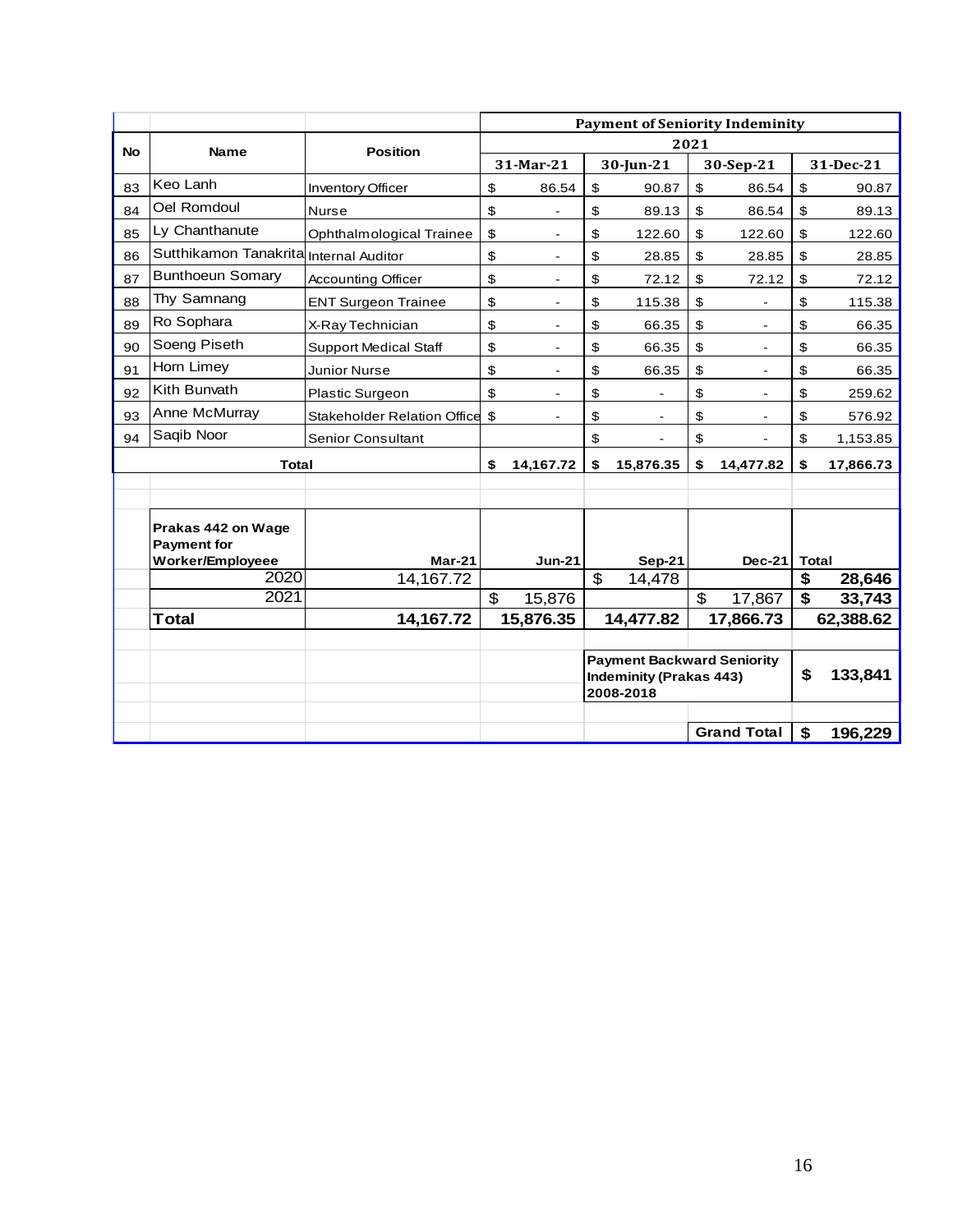### **CSC Staff List 2020**

| No.                        | <b>Title</b>                     | <b>Staff Name</b>                            | Position                                          |  |  |
|----------------------------|----------------------------------|----------------------------------------------|---------------------------------------------------|--|--|
|                            | The Management (2)               |                                              |                                                   |  |  |
| 1                          | Dr.                              | James G. Gollogly                            | <b>CEO and Director</b>                           |  |  |
| $\overline{2}$             | Mrs.                             | Kanyapak Reinvetch                           | <b>CFO and Director</b>                           |  |  |
|                            | <b>Stakeholder Relations (1)</b> |                                              |                                                   |  |  |
| 3                          | Mrs.                             | Ellen Louise Interlandi                      | <b>Stakeholder Relations Officer</b>              |  |  |
|                            |                                  | <b>Reconstructive Surgery Department (8)</b> |                                                   |  |  |
| 4                          | Dr.                              | Heang Oy                                     | Manager                                           |  |  |
| 5                          | Dr.                              | Ken Long                                     | Surgeon                                           |  |  |
| 6                          | Dr.                              | Pogn Sopheap                                 | Surgeon                                           |  |  |
| $\overline{7}$             | Dr.                              | Ou ChengNgiep (Hrly)                         | Surgeon                                           |  |  |
| 8                          | Dr.                              | Keo Yemmony (Hrly)                           | Surgeon                                           |  |  |
| 9                          | Dr.                              | Tea SokLeng (Hrly)                           | Surgeon                                           |  |  |
| 10                         | Dr.                              | Kim Yong June                                | Surgeon                                           |  |  |
| 11                         | Dr.                              | Dr. Kith Bunvath                             | Plastic Surgeon (Jan2021)                         |  |  |
| 12                         | <b>DES</b>                       | Tan Bunnong                                  | <b>DES Trainee</b>                                |  |  |
| 13                         | <b>DES</b>                       | Hul Takakpagna                               | <b>DES Trainee</b>                                |  |  |
| 14                         | <b>DES</b>                       | Tep Sereymongkol                             | <b>DES Trainee</b>                                |  |  |
|                            |                                  | <b>Reconstructive Nurse Unit (13)</b>        |                                                   |  |  |
| 15                         | Mr.                              | Kim Yinna                                    | Head of Reconstructive Nurse Unit                 |  |  |
| 16                         | Mr.                              | Chan Maraka                                  | Incharge OR                                       |  |  |
| 17                         | Mr.                              | You Sokhom                                   | Incharge Instrument                               |  |  |
| 18                         | Mr.                              | Soeng Piseth                                 | <b>Support Medical Staff (Instrument</b><br>Room) |  |  |
| 19                         | Mr.                              | <b>Tong Vichhay</b>                          | <b>Nurse</b>                                      |  |  |
| 20                         | Ms.                              | Chheang Ysean                                | <b>Nurse</b>                                      |  |  |
| 21                         | Ms.                              | Pring Rina                                   | <b>Nurse</b>                                      |  |  |
| 22                         | Mr.                              | Tha Chandara                                 | <b>Nurse</b>                                      |  |  |
| 23                         | Ms.                              | Mong Sreypov                                 | <b>Nurse</b>                                      |  |  |
| 24                         | Ms.                              | Oel Romduol                                  | <b>Nurse</b>                                      |  |  |
| 25                         | Ms.                              | Horn Limey                                   | <b>Junior Nurse</b>                               |  |  |
| 26                         | Mr.                              | Ro Sophara                                   | X'ray Technician Trainee                          |  |  |
| 27                         | Mr.                              | Men Simen                                    | X'ray Technician Trainee                          |  |  |
|                            | <b>Physiotherapy Unit (1)</b>    |                                              |                                                   |  |  |
| 28                         | Mr.                              | <b>Tuon Phea</b>                             | Incharge Physiotherapist                          |  |  |
| <b>Laboratory Unit (2)</b> |                                  |                                              |                                                   |  |  |
| 29                         | Mr.                              | Prum Rith                                    | Incharge Lab Technician                           |  |  |
| 30                         | Mr.                              | Soun Hoksear                                 | Laboratory Technician                             |  |  |
|                            |                                  | <b>Anaesthesiology Department (17)</b>       |                                                   |  |  |
| 31                         | Mr.                              | Kong Kop                                     | Manager of Anesthesiology                         |  |  |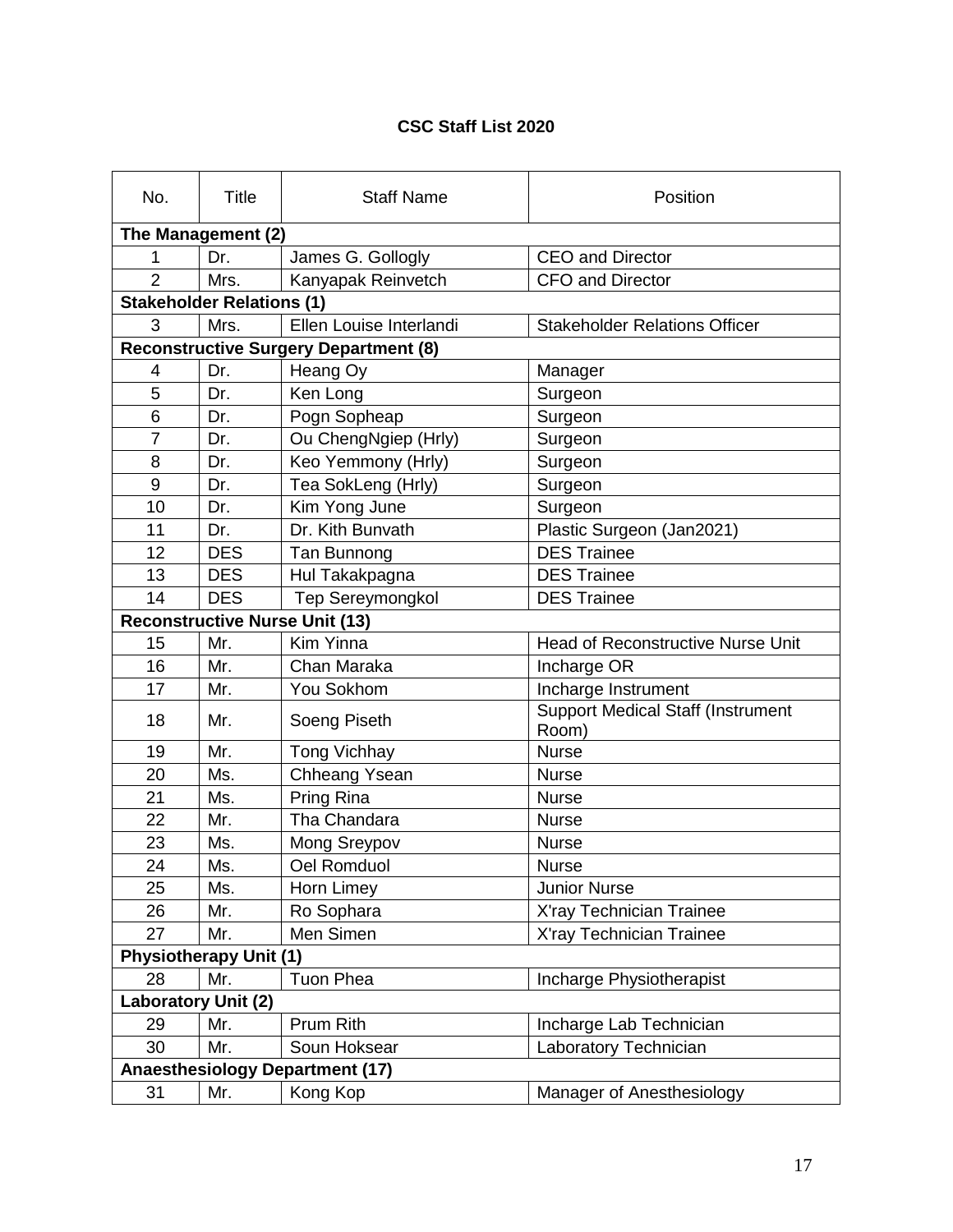| 32 | Dr.                              | In Sovutheara                       | Anesthesiologist                 |
|----|----------------------------------|-------------------------------------|----------------------------------|
| 33 | Dr.                              | Meas Sophal                         | Anesthesiologist                 |
| 34 | Dr.                              | Dun Norin                           | Anesthesiologist                 |
| 35 | Dr.                              | Yong Sophoanarith (Hrly)            | Anesthesiologist                 |
| 36 | Dr.                              | Sous LeoungSokhalay (Hrly)          | Anesthesiologist                 |
| 37 | Dr.                              | Dr. Brian Dean Moore                | Anesthesiologist Trainer         |
| 38 | Dr.                              | <b>Theme Reangsey</b>               | Anesthesiological Trainee        |
| 39 | Mr.                              | Chum Han (Hrly)                     | <b>Nurse Anaethetist</b>         |
| 40 | Mr.                              | Tin Eat (Hrly)                      | <b>Nurse Anaethetist</b>         |
| 41 | Mr.                              | <b>Chrin Savoeun</b>                | <b>Nurse Anaethetist</b>         |
| 42 | Mrs.                             | Sokun Sopheaktra                    | <b>Nurse Anaethetist</b>         |
| 43 | Mr.                              | Ut Daro                             | <b>Nurse Anaethetist</b>         |
| 44 | Mr.                              | <b>Tong Vichhorn</b>                | <b>Nurse Anaethetist</b>         |
| 45 | Mr.                              | Chhuon Sopheak                      | <b>Nurse Anaethetist</b>         |
| 46 | Mr.                              | Um Sothea                           | <b>Nurse Anaethetist</b>         |
| 47 | Mr.                              | Noun Vichet                         | <b>Nurse Anaethetist Trainee</b> |
|    | <b>ENT Department(8)</b>         |                                     |                                  |
| 48 | Dr.                              | <b>Touch Sokdavy</b>                | <b>ENT Surgeon</b>               |
| 49 | Dr.                              | Thy Samnang                         | <b>ENT Surgeon Trainee</b>       |
| 50 | Dr.                              | Sroun KimHout                       | <b>ENT Surgeon Trainee</b>       |
| 51 | Mrs.                             | <b>Ban Sokkieng</b>                 | <b>ENT Nurse</b>                 |
| 52 | Ms.                              | Soeung Dany                         | <b>ENT Nurse</b>                 |
| 53 | Ms.                              | Soeurn Sreymouy                     | <b>ENT Nurse</b>                 |
| 54 | Mrs.                             | Hai Danika                          | <b>ENT Nurse</b>                 |
| 55 | Mr.                              | <b>Yut Samnang</b>                  | Speech Therapist                 |
|    |                                  | <b>Ophthalmology Department (7)</b> |                                  |
| 56 | Mrs.                             | Bee Sokngin                         | Manager of Ophthalmology Dept.   |
| 57 | Mr.                              | Khun Romanea                        | Assistant Manager of Oph. Dept   |
| 58 | Dr.                              | Chhour Long (Hrly)                  | Ophthalmologist                  |
| 59 | Dr.                              | Lay ChanDira                        | Ophthalmologist                  |
| 60 | Dr.                              | Chhat Soksakada                     | Ophthalmologist                  |
| 61 | Dr.                              | Chhun Sambath                       | <b>Ophthalmological Trainee</b>  |
| 62 | Dr.                              | Ly Chanthanute                      | <b>Ophthalmological Trainee</b>  |
|    | <b>Ophthalmic Nurse Unit (7)</b> |                                     |                                  |
| 63 | Ms.                              | Kong Chanthy (Hrly)                 | Ophthometrist                    |
| 64 | Ms.                              | Noch Channy                         | Chief of Ophthalmic OR           |
| 65 | Mrs.                             | Ros Sophy                           | Senior OphthImic Nurse           |
| 66 | Mr.                              | Sao Moeun                           | <b>Ophthalmic Nurse</b>          |
| 67 | Ms.                              | Sun Yannak                          | <b>Ophthalmic Nurse</b>          |
| 68 | Ms.                              | Chhorn Chhaylim                     | <b>Ophthalmic Nurse</b>          |
| 69 | Ms.                              | San Sotheany                        | <b>Ophthalmic Nurse</b>          |
|    | <b>Ophthalmic Assistant (2)</b>  |                                     |                                  |
| 70 | Mr.                              | Kea Lychheang                       | <b>Ophthalmic Assistant</b>      |
| 71 | Ms.                              | Lim KamSort                         | <b>Ophthalmic Assistant</b>      |